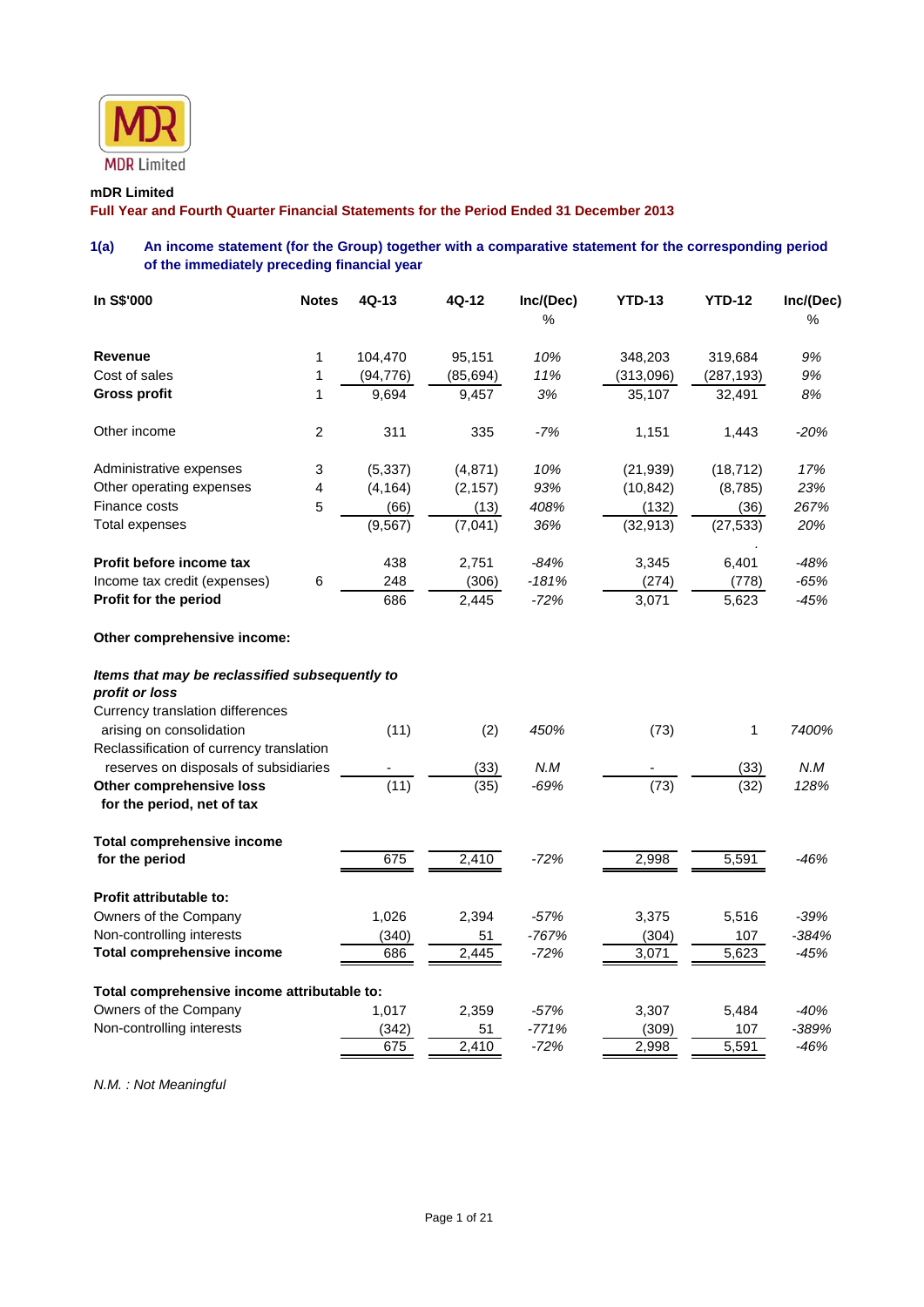#### **1(a)(i) Breakdown and explanatory notes to the income statement**

#### **Note 1** Revenue, cost of sales and gross profit

The Group operates in three business segments – After Market Services (AMS), Distribution Management Solutions (DMS) and Digital Inkjet Printing for Out Of Home (OOH) Advertising Solutions (DPAS).

Business segment DPAS is in relation to Pixio Sdn Bhd ("Pixio"), a digital inkjet printing for point-of-sale and out of home advertisements company that the Group had acquired on 1 July 2013.

In 2013, the Company set up a joint-venture company MDR Myanmar Co. Ltd. ("MDR Myanmar") with three other partners to provide after-market services and consultancy services to a related company, Golden Myanmar Sea Company Ltd ("GMS Myanmar"), in Myanmar. GMS Myanmar and Golden Myanmar SEA(S) Pte Ltd ("GMS Singapore") are owned by two Myanmese shareholders, one of whom is a director of MDR Myanmar. GMS Myanmar is involved in the retail and distribution of mobile communication equipment in Myanmar, while GMS Singapore functions as a buying house for GMS Myanmar. The three above companies commenced active operations towards 4Q 2013.

 Although the Company does not own any of the equity shares of GMS Myanmar and GMS Singapore, and consequently does not control any of the voting power of those shares, management has determined that the Group has acquired de facto control over these two companies via MDR Myanmar. This is because MDR Myanmar is able to direct the relevant activities of both GMS Myanmar and GMS Singapore, and has rights to variable returns from its involvement with these entities and has the ability to affect those returns through its power over the entities. Accordingly, the results of GMS Myanmar and GMS Singapore are included in the consolidated results of the Group with effect from October 2013.

mDR (S) Pte Ltd, a wholly owned subsidiary of the Company has changed its name to Shenzhen Quanli Leather (S) Pte Ltd (Quanli Singapore) in connection with the purchase of the customers list of Quanli (Hong Kong) Leather Company and the exclusive distribution of products manufactured by Shenzhen Quanli Leather Co. Ltd. Quanli Singapore has started operations in December 2013.

The breakdown of revenue and cost of goods sold and spare parts are as follows:

| In S\$'000                         | $4Q-13$   | 4Q-12     | <b>YTD-13</b> | <b>YTD-12</b> |
|------------------------------------|-----------|-----------|---------------|---------------|
| Revenue                            |           |           |               |               |
| <b>AMS</b>                         | 8,459     | 9,232     | 35,961        | 28,144        |
| <b>DMS</b>                         | 93,531    | 85,919    | 307,851       | 291,540       |
| <b>DPAS</b>                        | 2,480     |           | 4,391         |               |
|                                    | 104,470   | 95,151    | 348,203       | 319,684       |
| Cost of goods sold and spare parts |           |           |               |               |
| AMS                                | (6,531)   | (7, 439)  | (28, 260)     | (22,064)      |
| <b>DMS</b>                         | (86, 963) | (78, 255) | (282,639)     | (265, 129)    |
| <b>DPAS</b>                        | (1,282)   |           | (2,197)       |               |
|                                    | (94,776)  | (85,694)  | (313,096)     | (287,193)     |
| <b>Gross profit</b>                |           |           |               |               |
| AMS                                | 1,928     | 1,793     | 7,701         | 6,080         |
| <b>DMS</b>                         | 6,568     | 7,664     | 25,212        | 26,411        |
| <b>DPAS</b>                        | 1,198     |           | 2,194         |               |
|                                    | 9,694     | 9,457     | 35,107        | 32,491        |
| GP%                                |           |           |               |               |
| <b>AMS</b>                         | 23%       | 19%       | 21%           | 22%           |
| <b>DMS</b>                         | 7%        | 9%        | 8%            | 9%            |
| <b>DPAS</b>                        | 48%       |           | 50%           |               |
|                                    | 9%        | 10%       | 10%           | 10%           |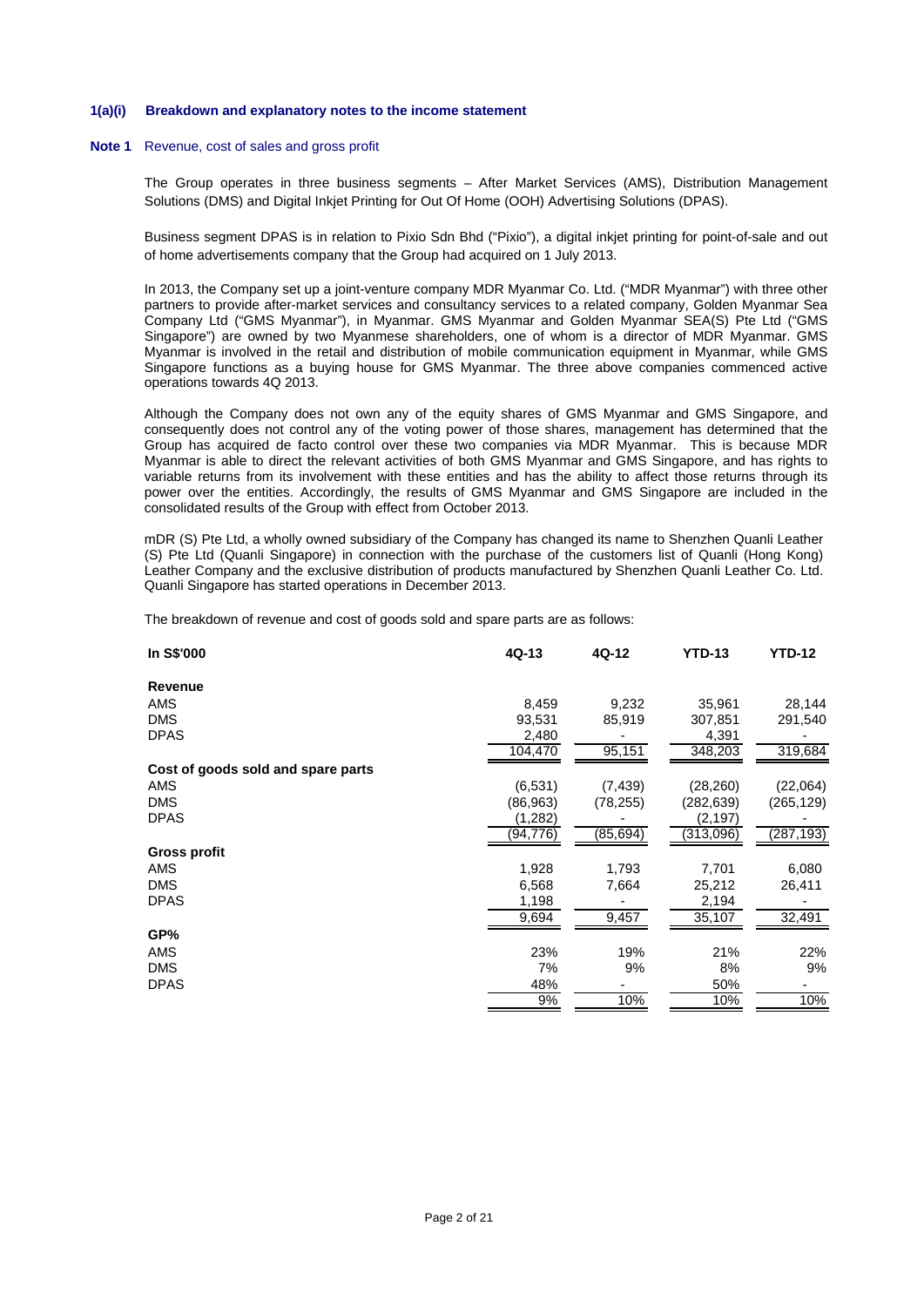# **Note 2** Other income consists of the following:

| In S\$'000                       | $4Q-13$ | 4Q-12                    | <b>YTD-13</b> | <b>YTD-12</b> |
|----------------------------------|---------|--------------------------|---------------|---------------|
| Interest income                  | (20)    | $\overline{\phantom{0}}$ | 16            |               |
| Rental income                    | 185     | 220                      | 763           | 1,080         |
| Bad debts recovered - trade      | 3       |                          | 3             |               |
| Bad debts recovered - non-trade  |         |                          |               | 11            |
| Liabilities written back         | 72      | -                        | 186           |               |
| Gain on disposal of a subsidiary |         | 94                       | -             | 94            |
| <b>Others</b>                    | 71      | 21                       | 183           | 251           |
|                                  | 311     | 335                      | 1,151         | .443          |

The negative interest income in 4Q-13 arose from the reversal of interest income charged by MDR Myanmar to GMS Myanmar in the previous quarter; the amount was reversed out in this quarter due to consolidation of GMS Myanmar into the Group results.

# **Note 3** Administrative expenses

The administrative expenses comprise mainly staff cost.

| In S\$'000                            | 4Q-13 | 4Q-12 | <b>YTD-13</b> | YTD-12 |
|---------------------------------------|-------|-------|---------------|--------|
| <b>Staff Cost</b>                     |       |       |               |        |
| AMS                                   | 1,143 | 1,260 | 5,300         | 3,934  |
| <b>DMS</b>                            | 2,404 | 2,231 | 9,910         | 9,459  |
| <b>DPAS</b>                           | 328   |       | 554           |        |
| Management and HQ support staff costs |       |       |               |        |
| (including Directors' fees)           | 511   | 519   | 2.314         | 2,011  |
|                                       | 4,386 | 4,010 | 18,078        | 15.404 |

Included in staff cost is share option expense of \$21,000 and \$61,000 in 4Q-13 and YTD-13 respectively (4Q-12: \$12,000 and YTD-12: \$56,000).

#### **Note 4** Other operating expenses

# Other operating expenses consist of the following:

| In S\$'000                                     | $4Q-13$ | 4Q-12 | <b>YTD-13</b> | <b>YTD-12</b> |
|------------------------------------------------|---------|-------|---------------|---------------|
| Rental expenses                                | 1,802   | 1,686 | 6.759         | 6,746         |
| Amortisation expenses                          | 162     |       | 162           |               |
| Depreciation expenses                          | 472     | 283   | 1,535         | 1,116         |
| Plant and equipment written off                | 26      | 14    | 85            | 242           |
| (Gain) Loss on disposal of plant and equipment | (4)     | ٠     | 12            | (23)          |
| Allowance for doubtful trade receivables       | 12      |       | 75            |               |
| Allowance for doubtful other receivables       | 25      | ۰     | 25            |               |
| Bad debts written off - trade                  |         | 3     |               | 3             |
| Bad debts written off - non-trade              |         | 3     |               | 3             |
| Allowance for inventories                      | 1,752   | 160   | 2,203         | 653           |
| Inventories written off                        | 17      |       | 22            | ٠             |
| Foreign exchange (gain) loss                   | (100)   | 8     | (36)          | 45            |
|                                                | 4,164   | 2,157 | 10,842        | 8,785         |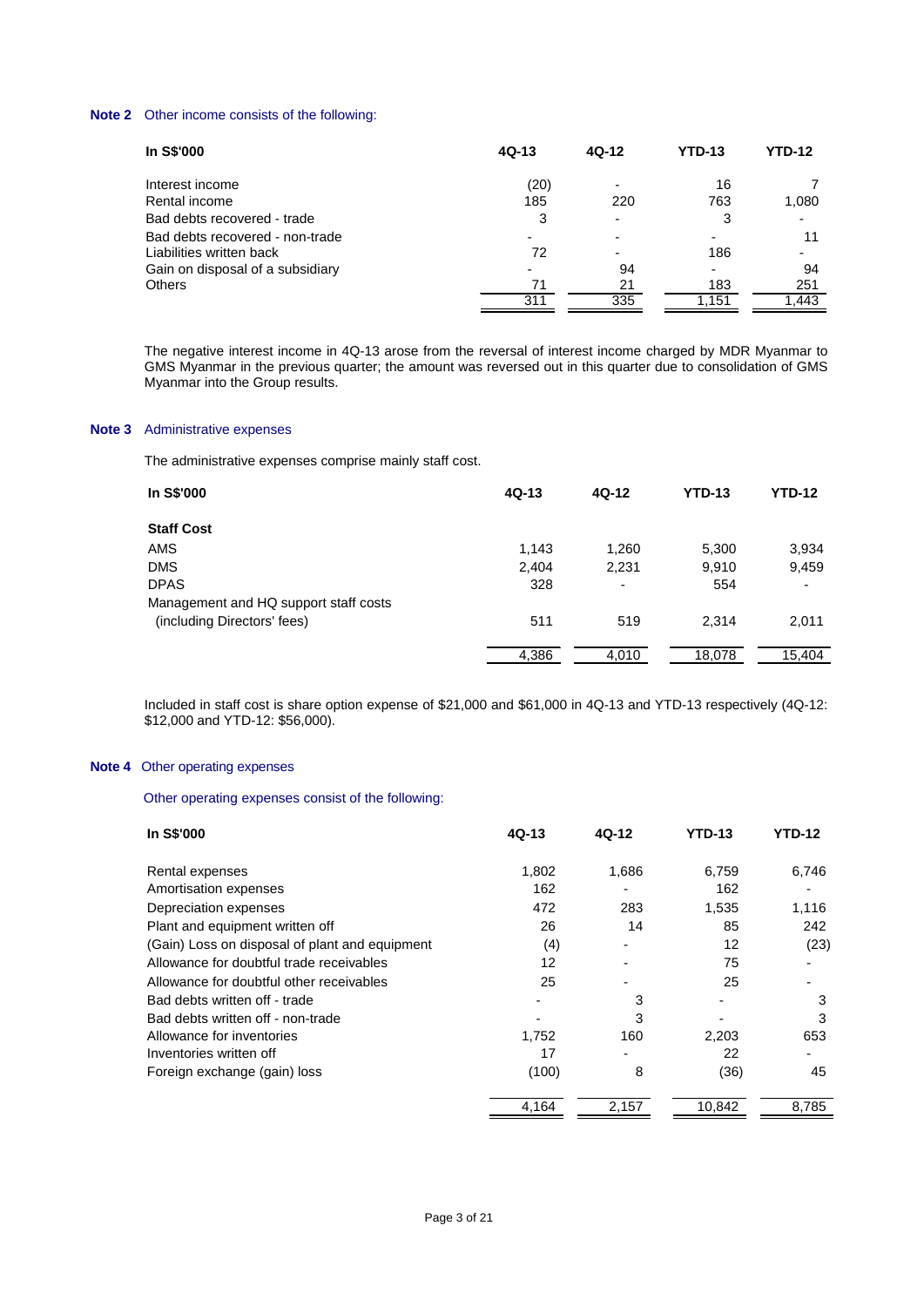### **Note 4** Other operating expenses (continued)

The amortisation expenses relate to the amortisation of the Group's purchased customer list of Quanli (Hong Kong) Leather Company, which has a finite useful life, over 38 months.

The increases in depreciation expenses in Q4-13 and YTD-13 were mainly due to inclusion of Pixio.

Substantially higher stock provision of \$1.8 million was made in 4Q-13 due to certain slow moving handset models.

#### **Note 5** Finance costs

Finance costs comprise interest on finance leases and short-term bank borrowings.

The finance costs in Q4-13 and YTD-13 have increased as a result of new bank borrowings during the year and finance costs arising from Pixio's finance leases consolidated into the group.

# **Note 6** Income tax expenses

 The write-back of prior year's tax and deferred tax provisions totalling \$0.4 million had resulted in a tax credit of \$0.2 million for 4Q-13, and consequently a lower overall tax expense of \$0.3 million for FY 2013.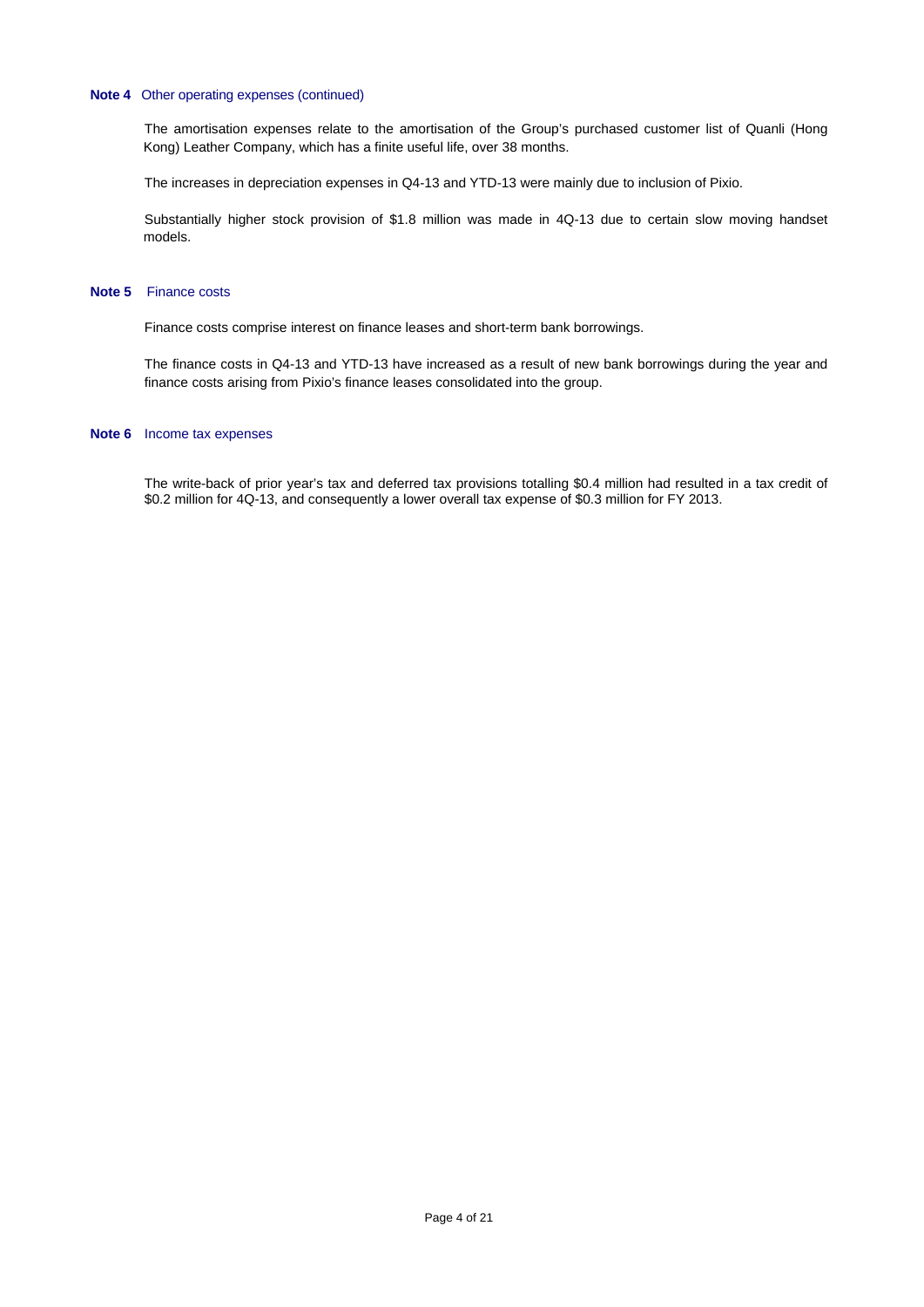### **1(b)(i) Statement of financial position (for the issuer and Group), together with a comparative statement as at the end of the immediately preceding financial year**

|                                                    |                |           | Group     |           | Company   |  |
|----------------------------------------------------|----------------|-----------|-----------|-----------|-----------|--|
| In S\$'000                                         | <b>Notes</b>   | 31-Dec-13 | 31-Dec-12 | 31-Dec-13 | 31-Dec-12 |  |
| <b>ASSETS</b>                                      |                |           |           |           |           |  |
| <b>Current assets</b>                              |                |           |           |           |           |  |
| Cash and bank balances                             |                | 18,501    | 17,620    | 5,292     | 9,902     |  |
| Trade receivables                                  | 1              | 28,101    | 25,564    | 3,154     | 5,240     |  |
| Other receivables and prepayments                  | $\overline{c}$ | 5,708     | 4,186     | 17,587    | 14,153    |  |
| Inventories                                        | 3              | 24,528    | 22,001    | 1,222     | 2,509     |  |
| <b>Total current assets</b>                        |                | 76,838    | 69,371    | 27,255    | 31,804    |  |
| <b>Non-current assets</b>                          |                |           |           |           |           |  |
| Investment in subsidiaries                         |                |           |           | 21,142    | 14,436    |  |
| Plant and equipment                                |                | 4,601     | 2,843     | 731       | 846       |  |
| Goodwill                                           |                | 5,344     | 2,350     |           |           |  |
| Intangible asset                                   | 4              | 2,916     |           |           |           |  |
| <b>Total non-current assets</b>                    |                | 12,861    | 5,193     | 21,873    | 15,282    |  |
| <b>Total assets</b>                                |                | 89,699    | 74,564    | 49,128    | 47,086    |  |
| <b>Current liabilities</b>                         |                |           |           |           |           |  |
| Short-term bank borrowings                         |                | 4,000     |           |           |           |  |
| Trade payables                                     | 5              | 18,811    | 14,911    | 2,678     | 4,175     |  |
| Other payables                                     | 6              | 11,595    | 9,099     | 3,851     | 2,337     |  |
| Current portion of finance leases                  |                | 432       | 86        | 71        | 68        |  |
| Income tax payable                                 |                | 882       | 1,483     |           |           |  |
| <b>Total current liabilities</b>                   |                | 35,720    | 25,579    | 6,600     | 6,580     |  |
| <b>Non-current liabilities</b>                     |                |           |           |           |           |  |
| <b>Finance leases</b>                              |                | 1,225     | 459       | 289       | 360       |  |
| Deferred tax liabilities                           |                | 206       | 225       |           |           |  |
| <b>Total non-current liabilities</b>               |                | 1,431     | 684       | 289       | 360       |  |
| Capital, reserves and<br>non-controlling interests |                |           |           |           |           |  |
| Share capital                                      |                | 135,873   | 132,856   | 135,873   | 132,856   |  |
| Capital reserve                                    |                | (859)     | (859)     | 22        | 22        |  |
| Share options reserve                              |                | 1,538     | 1,548     | 1,538     | 1,548     |  |
| Foreign currency translation reserve               |                | 100       | 168       |           |           |  |
| <b>Accumulated losses</b>                          |                | (84, 589) | (85, 976) | (95, 194) | (94, 280) |  |
| Equity attributable to owners of                   |                |           |           |           |           |  |
| the Company                                        |                | 52,063    | 47,737    | 42,239    | 40,146    |  |
| Non-controlling interests                          |                | 485       | 564       |           |           |  |
| <b>Total equity</b>                                |                | 52,548    | 48,301    | 42,239    | 40,146    |  |
| <b>Total liabilities and equity</b>                |                | 89,699    | 74,564    | 49,128    | 47,086    |  |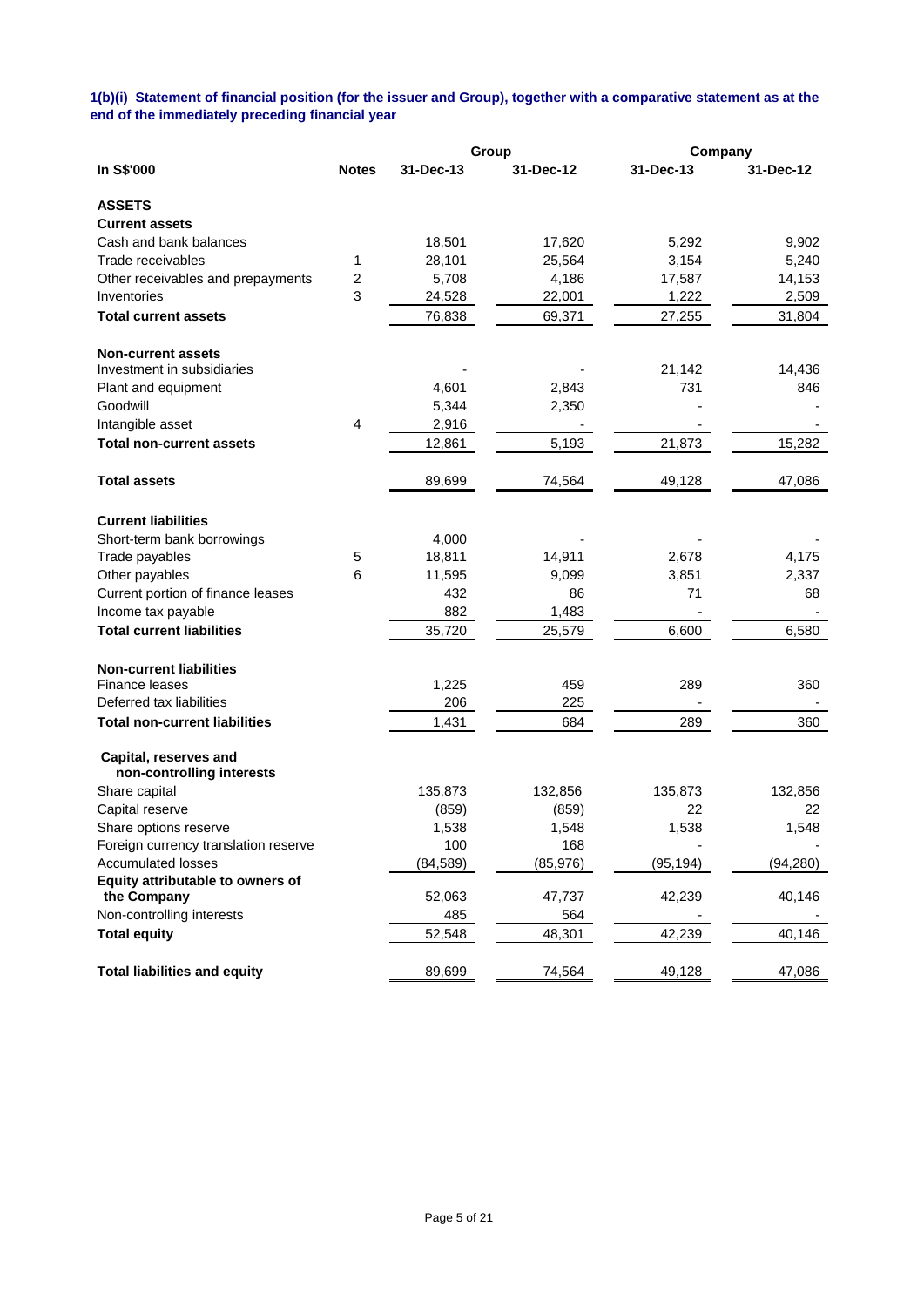# **Notes**

# **1 Trade receivables**

The Group's trade receivables turnover as at 31 December 2013 is 28 days (31 December 2012: 28 days).

### **2 Other receivables and prepayments**

The Group's other receivables and prepayments mainly consist of the following:

| S\$'000           | 31-Dec-13 | 31-Dec-12 |
|-------------------|-----------|-----------|
| Rental deposits   | 2.119     | 2.008     |
| Other receivables | 2.944     | 1.856     |
| Prepayments       | 358       | 187       |

 Other receivables of \$2.9 million as at 31 December 2013 mainly comprised credit notes of \$1.7 million to be received from principals in relation to sell through, advertising and promotion support, and payments made on behalf of a manufacturer of \$0.5m.

### **3 Inventories**

The Group's inventory turnover for the period ended 31 December 2013 is 27 days (31 December 2012: 24 days).

 Group's inventories as at 31 December 2013 are \$24.5 million (31 December 2012: \$22.0 million), with the increase in inventory holding year on year mainly due to higher purchase volume for handsets and the inclusion of inventories held by Pixio, GMS Singapore and GMS Myanmar.

### **4 Intangible asset**

 The Group has recognised a \$3.1 million of intangible asset arising from the purchase of customers list from Quanli (Hong Kong) Leather Company, to be amortised over a period of 38 months. The carrying value of the intangible asset as at 31 December 2013 is \$2.9 million.

### **5 Trade payables**

The Group's trade payables turnover as at 31 December 2013 is 19 days (31 December 2012: 19 days).

### **6 Other payables**

The Group's other payables consist of the following:

| <b>S\$'000</b>                                                | 31-Dec-13 | 31-Dec-12 |
|---------------------------------------------------------------|-----------|-----------|
| Advertising, promotion and sell through funds from principals | 2,399     | 2.714     |
| Scheduled deferred payment for acquisition of Pixio           | 3.145     |           |
| Other payables to third parties                               | 769       | 698       |
| Accrued staff costs                                           | 1.065     | 1.561     |
| Rebates owing to franchisees                                  | 1.529     | 1.321     |
| Accrued purchases                                             | 73        | 244       |
| Other accrued operating expenses                              | 1.008     | 1.227     |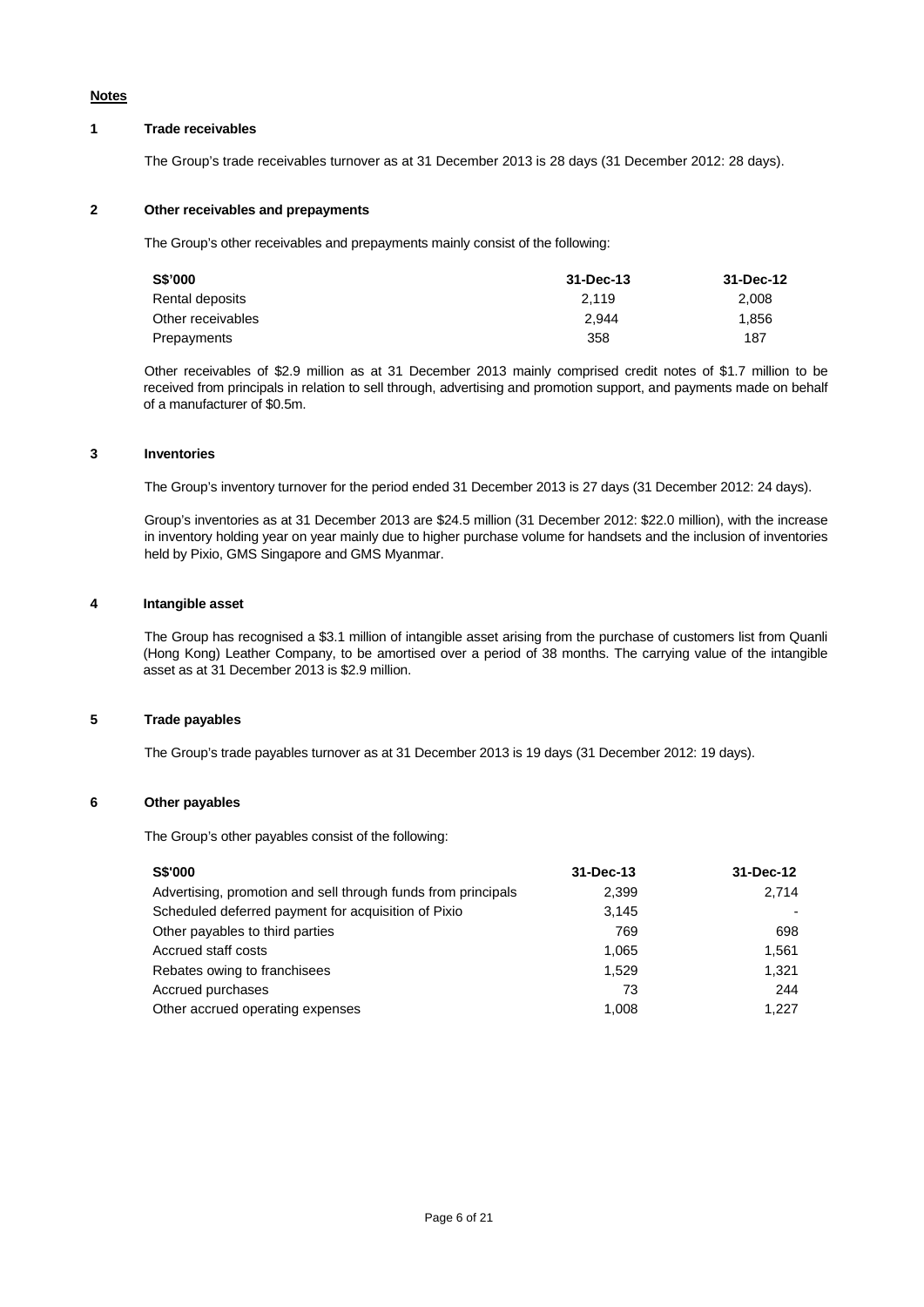# **1(b)(ii) Aggregate amount of Group's borrowings and debt securities**

**Amount repayable in one year or less, or on demand** 

| As at 31-Dec-13     |                    | As at 31-Dec-12     |                       |  |
|---------------------|--------------------|---------------------|-----------------------|--|
| Secured<br>(\$'000) | Unsecured (\$'000) | Secured<br>(\$'000) | Unsecured<br>(\$'000) |  |
| 432                 | 4.000              | 86                  | -                     |  |

# **Amount repayable after one year**

| As at 31-Dec-13     |                    | As at 31-Dec-12    |                       |
|---------------------|--------------------|--------------------|-----------------------|
| Secured<br>(\$'000) | Unsecured (\$'000) | Secured<br>(S'000) | Unsecured<br>(\$'000) |
| 1.225               |                    | 459                |                       |

# **Details of collateral**

The secured borrowings comprise of outstanding finance lease of \$1.7 million on certain motor vehicles and machinery.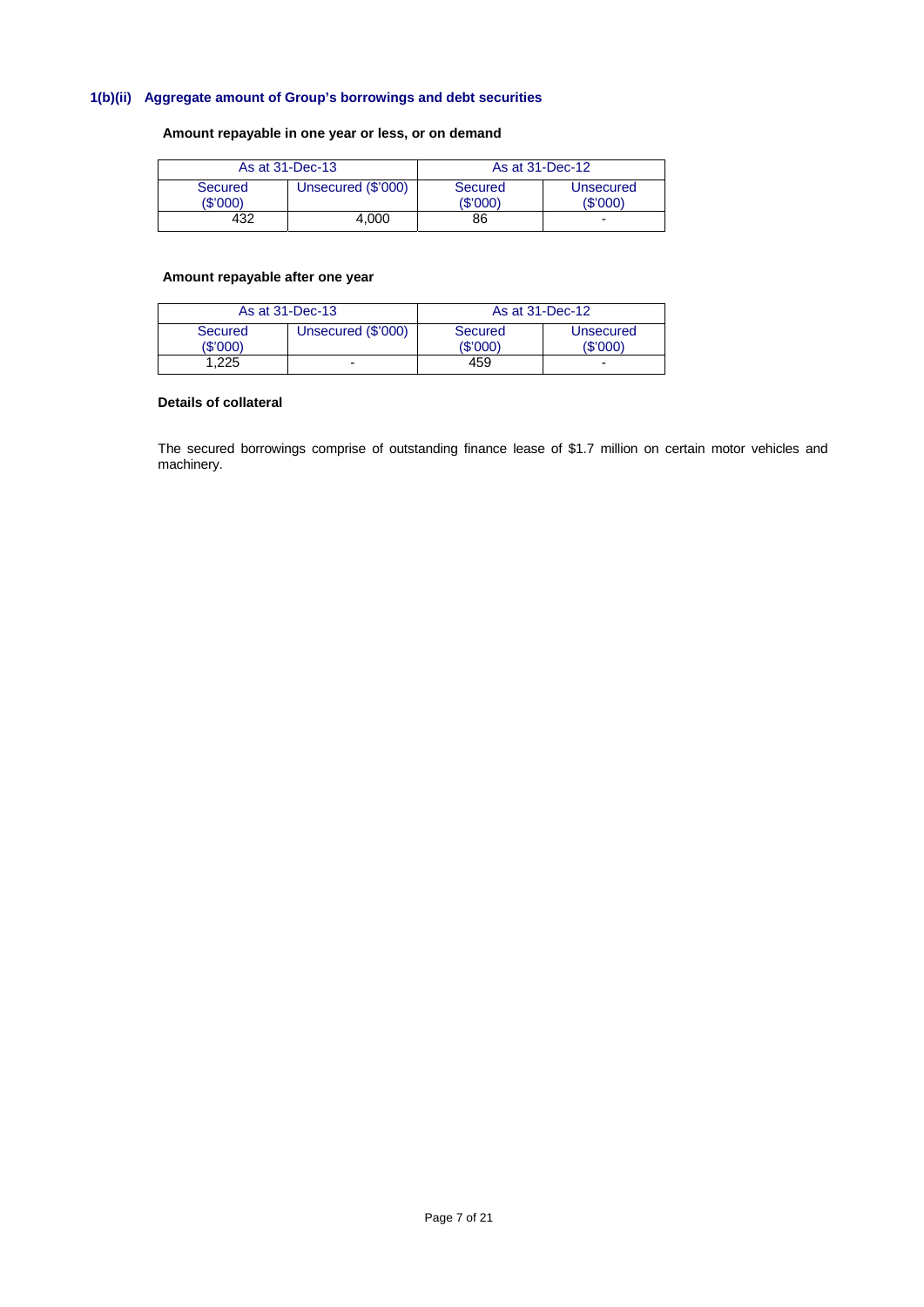### **1(c) A statement of cash flows (for the Group), together with a comparative statement for the corresponding period of the immediately preceding financial year**

| In S\$'000                                              | $4Q-13$                  | 4Q-12    | <b>YTD-13</b> | <b>YTD-12</b> |
|---------------------------------------------------------|--------------------------|----------|---------------|---------------|
| <b>Operating activities</b>                             |                          |          |               |               |
| Profit before income tax                                | 438                      | 2,751    | 3,345         | 6,401         |
|                                                         |                          |          |               |               |
| Adjustments for:                                        |                          |          |               |               |
| Amortisation expenses                                   | 162                      |          | 162           |               |
| Depreciation expenses                                   | 472                      | 283      | 1,535         | 1,116         |
| Interest expenses                                       | 66                       | 13       | 132           | 36            |
| Interest income                                         | 20                       |          | (16)          | (7)           |
| (Gain) Loss on disposal of plant and equipment          | (4)                      |          | 12            | (23)          |
| Plant and equipment written off                         | 26                       | 14       | 85            | 242           |
| Allowance for inventories                               | 1,752                    | 160      | 2,203         | 653           |
| Inventories written off                                 | 17                       |          | 22            |               |
| Bad debts written off - trade                           |                          | 3        |               | 3             |
| Bad debts written off - non-trade                       |                          | 3        |               | 3             |
| Allowance for doubtful trade receivables                | 12                       |          | 75            |               |
| Allowance for doubtful other receivables                | 25                       |          | 25            |               |
| Gain arising from de-consolidation of disposed subsidia | $\overline{\phantom{0}}$ | (94)     |               | (94)          |
| Employee share-based payments                           | 21                       | 12       | 61            | 56            |
| Liabilities written back                                | (72)                     |          | (186)         |               |
| Net foreign exchange (gains) losses                     | (5)                      | (2)      | (63)          | 1             |
| Operating cash flows before movements                   |                          |          |               |               |
| in working capital                                      | 2,930                    | 3,143    | 7,392         | 8,387         |
| Trade receivables                                       | (3,760)                  | (138)    | 273           | (1,654)       |
| Other receivables and prepayments                       | 2,051                    | 1,222    | (1, 393)      | (959)         |
| Inventories                                             | 1,495                    | 209      | (4,329)       | (7, 101)      |
| Trade payables                                          | 321                      | (994)    | 3,381         | (35)          |
| Other payables                                          | 842                      | (2, 252) | (932)         | (2, 567)      |
| Cash generated from (used in) operations                | 3,879                    | 1,190    | 4,392         | (3,929)       |
| Interest received                                       | (20)                     |          | 16            | 7             |
| Income tax paid                                         | (188)                    | (7)      | (972)         | (567)         |
| Net cash from (used in) operating activities            | 3,671                    | 1,183    | 3,436         | (4, 489)      |
|                                                         |                          |          |               |               |
| <b>Investing activities</b>                             |                          |          |               |               |
| Proceeds from disposal of plant and equipment           | 35                       | 3        | 98            | 127           |
| Purchase of plant and equipment (Note A)                | (97)                     | (254)    | (1,848)       | (1, 195)      |
| Purchase of customers list                              | (3,078)                  |          | (3,078)       |               |
| Cash contribution from non-controlling interests        |                          |          | 249           |               |
| Net cash outflows on acquisition of subsidiary (Note B) |                          |          | (2,571)       |               |
| Net cash used in investing activities                   | (3, 140)                 | (251)    | (7, 150)      | (1,068)       |
|                                                         |                          |          |               |               |
| <b>Financing activities</b>                             |                          |          |               |               |
| Interest paid                                           | (66)                     | (13)     | (132)         | (36)          |
| Cash pledged                                            |                          |          |               | 2,000         |
| Proceeds from issuance of ordinary shares, net          | 406                      | 3,565    | 2,975         | 10,641        |
| (Repayment of) Proceeds from bank borrowings            | (2,900)                  |          | 4,000         |               |
| Repayment of obligations under finance leases           | (89)                     | (21)     | (277)         | (81)          |
| Dividends paid to shareholders                          |                          |          | (2,017)       | (2,076)       |
| Dividends paid to non-controlling interest              |                          | (49)     |               | (49)          |
| Net cash (used in) from financing activities            | (2,649)                  | 3,482    | 4,549         | 10,399        |
|                                                         |                          |          |               |               |
| Net (decrease) increase in cash and cash equivalents    | (2, 118)                 | 4,414    | 835           | 4,842         |
| Cash and cash equivalents at beginning of period        | 20,573                   | 13,206   | 17,620        | 12,778        |
| Cash and cash equivalents at end of period              | 18,455                   | 17,620   | 18,455        | 17,620        |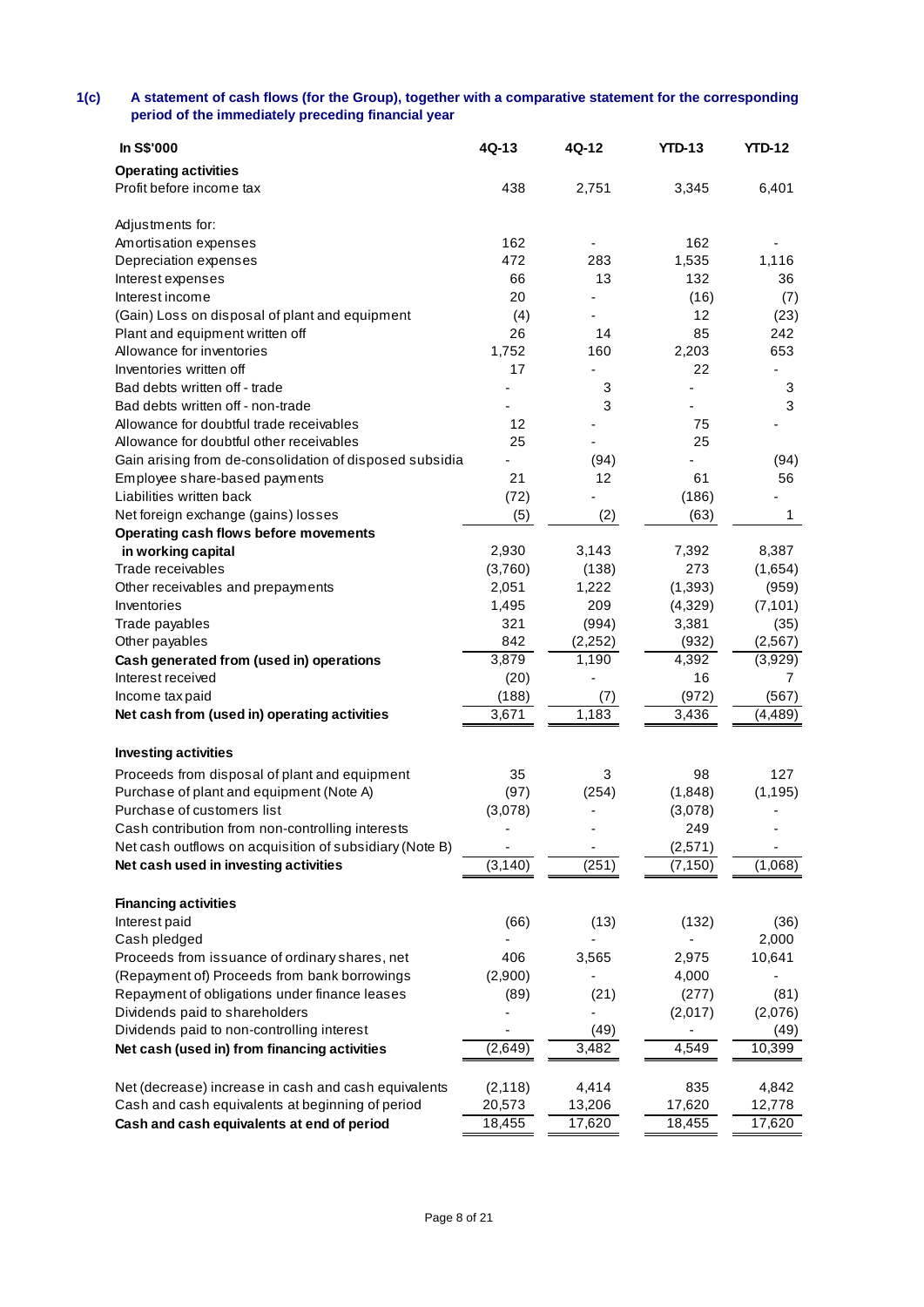### **Notes**

# **A. Purchase of plant and equipment:**

During the financial year, the Group acquired plant and equipment with an aggregate cost of \$2,345,000 (2012 : \$1,195,000) of which \$497,000 (2012 : \$Nil) was acquired under finance lease arrangements.

# **B. Acquisition of subsidiary**

On 1 July 2013, the Group acquired 100% of the issued share capital of Pixio for cash consideration of \$6.45 million. Pixio is incorporated in Malaysia and is in the business of providing design and digital inkjet printing solutions for Point Of Sale and OOH advertisements.

Assets acquired and liabilities assumed at the date of acquisition were as follows:

| In S\$'000                         | $4Q-13$ | 4Q-12 | <b>YTD-13</b> | <b>YTD-12</b> |
|------------------------------------|---------|-------|---------------|---------------|
| Assets                             |         |       | 5,352         |               |
| Liabilities                        |         |       | (1,898)       |               |
| Net assets acquired                |         |       | 3,454         |               |
| Total purchase consideration       |         |       | 6,448         |               |
| Goodwill arising on acquisition    |         |       | 2,994         |               |
| Cash consideration                 |         |       | 6,448         |               |
| Less: Outstanding balance (Note 1) |         |       | (3,217)       |               |
| Cash and cash balances acquired    |         |       | (660)         |               |
| Cash outflows on acquisition       |         |       | 2,571         |               |

Note 1: The outstanding balance was different from Note 6 on page 6 due to exchange translation at period end.

# **C. Cash and cash equivalents at end of period comprise of:**

| In S\$'000                 | $4Q-13$        | 4Q-12                              |
|----------------------------|----------------|------------------------------------|
| Cash<br>Less: Cash pledged | 18.501<br>(46) | 17.620<br>$\overline{\phantom{a}}$ |
| Cash and cash equivalents  | 18,455         | 17,620                             |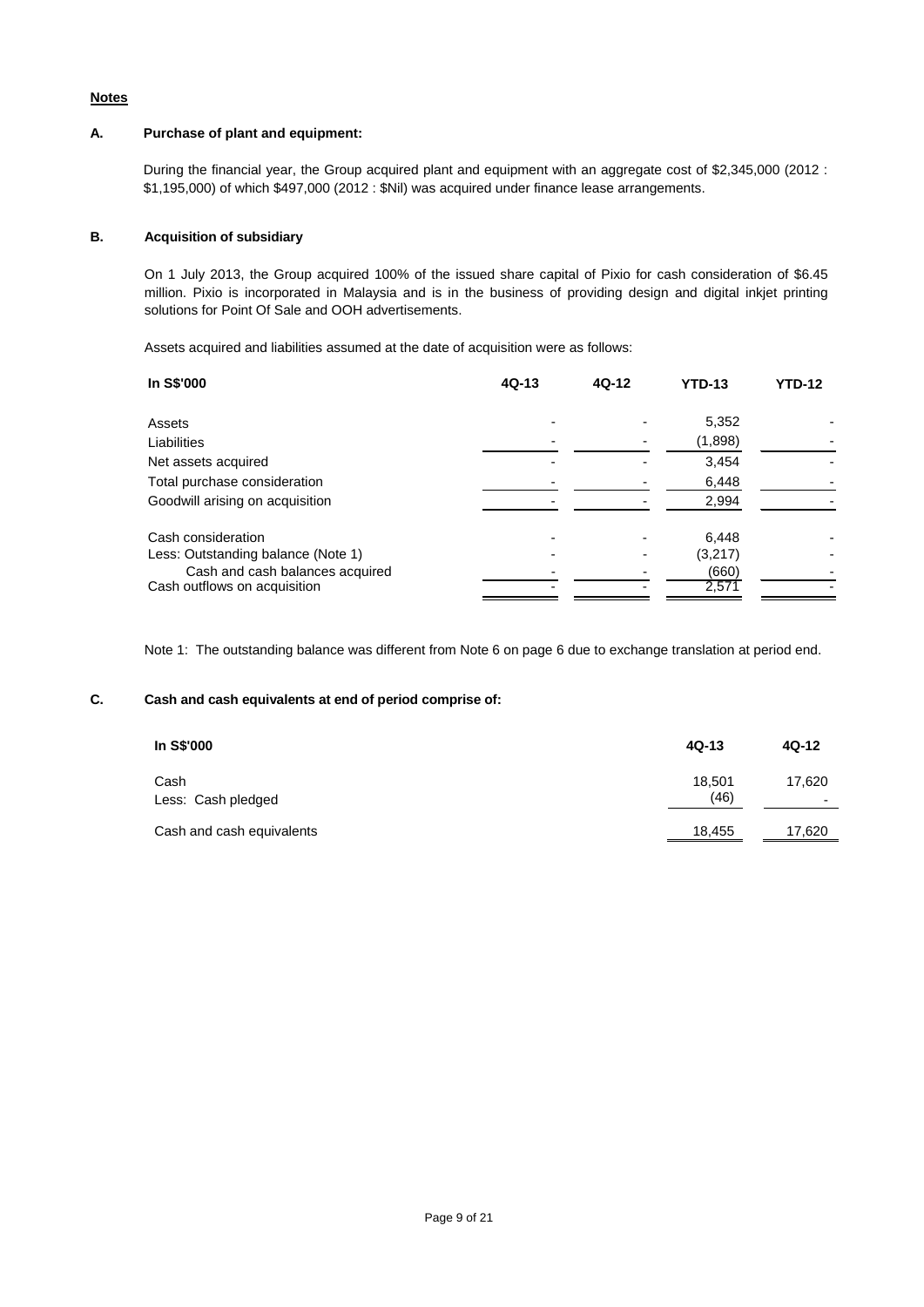**1(d)(i) A statement (for the issuer and Group) showing either (i) all changes in equity or (ii) changes in equity other than those arising from capitalisation issues and distributions to shareholders, together with a comparative statement for the corresponding period of the immediately preceding financial year**

|                                                                                       |                         |                           | <b>Share</b>       | <b>Currency</b>        |                                     | <b>Attributable</b>  |                              |              |
|---------------------------------------------------------------------------------------|-------------------------|---------------------------|--------------------|------------------------|-------------------------------------|----------------------|------------------------------|--------------|
| In S\$'000                                                                            | <b>Share</b><br>capital | <b>Capital</b><br>reserve | options<br>reserve | translation<br>reserve | <b>Accumulated</b><br><b>losses</b> | to equity<br>holders | Non-controlling<br>interests | <b>Total</b> |
| Group                                                                                 |                         |                           |                    |                        |                                     |                      |                              |              |
| Balance as at 1 January 2013                                                          | 132,856                 | (859)                     | 1,548              | 168                    | (85,976)                            | 47,737               | 564                          | 48,301       |
| Total comprehensive income for the period                                             |                         |                           |                    |                        | 841                                 | 841                  | 21                           | 862          |
| Reversal of expenses related to equity settled<br>share-based payment                 |                         |                           | (29)               |                        | 29                                  |                      |                              |              |
| Issue of shares upon conversion of warrants                                           | 813                     |                           |                    |                        |                                     | 813                  |                              | 813          |
| Recognition of share-based payments                                                   |                         |                           | 15                 |                        |                                     | 15                   |                              | 15           |
| Balance as at 31 March 2013                                                           | 133,669                 | (859)                     | 1,534              | 168                    | (85, 106)                           | 49,406               | 585                          | 49,991       |
| Total comprehensive income for the period                                             |                         |                           |                    | 3                      | 489                                 | 492                  | 13                           | 505          |
| <b>Dividends</b>                                                                      |                         |                           |                    |                        | (2,017)                             | (2,017)              |                              | (2,017)      |
| Issue of shares upon share options exercised                                          | 153                     |                           | (42)               |                        |                                     | 111                  |                              | 111          |
| Issue of shares upon conversion of warrants                                           | 793                     |                           |                    |                        |                                     | 793                  |                              | 793          |
| Issue of shares for settlement of professional                                        |                         |                           |                    |                        |                                     |                      |                              |              |
| fees                                                                                  | 470                     |                           |                    |                        |                                     | 470                  |                              | 470          |
| Recognition of share-based payments                                                   |                         |                           | 13                 |                        |                                     | 13                   |                              | 13           |
| Balance as at 30 June 2013                                                            | 135,085                 | (859)                     | 1,505              | 171                    | (86, 634)                           | 49,268               | 598                          | 49,866       |
| Total comprehensive income for the period                                             |                         |                           |                    | (62)                   | 1,019                               | 957                  | (1)                          | 956          |
| Issue of shares upon conversion of warrants<br>Non-controlling interests arising from | 382                     |                           |                    |                        |                                     | 382                  |                              | 382          |
| incorporation of subsidiary                                                           |                         |                           |                    |                        |                                     |                      | 249                          | 249          |
| Recognition of share-based payments                                                   |                         |                           | 12                 |                        |                                     | 12                   |                              | 12           |
| Balance as at 30 September 2013                                                       | 135,467                 | (859)                     | 1,517              | 109                    | (85, 615)                           | 50,619               | 846                          | 51,465       |
| Total comprehensive income for the period                                             |                         |                           |                    | (9)                    | 1,026                               | 1.017                | (342)                        | 675          |
| Issue of shares upon conversion of warrants                                           | 406                     |                           |                    |                        |                                     | 406                  |                              | 406          |
| Dividends to non-controlling interest                                                 |                         |                           |                    |                        |                                     |                      | (19)                         | (19)         |
| Recognition of share-based payments                                                   |                         |                           | 21                 |                        |                                     | 21                   |                              | 21           |
| Balance as at 31 December 2013                                                        | 135,873                 | (859)                     | 1,538              | 100                    | (84, 589)                           | 52,063               | 485                          | 52,548       |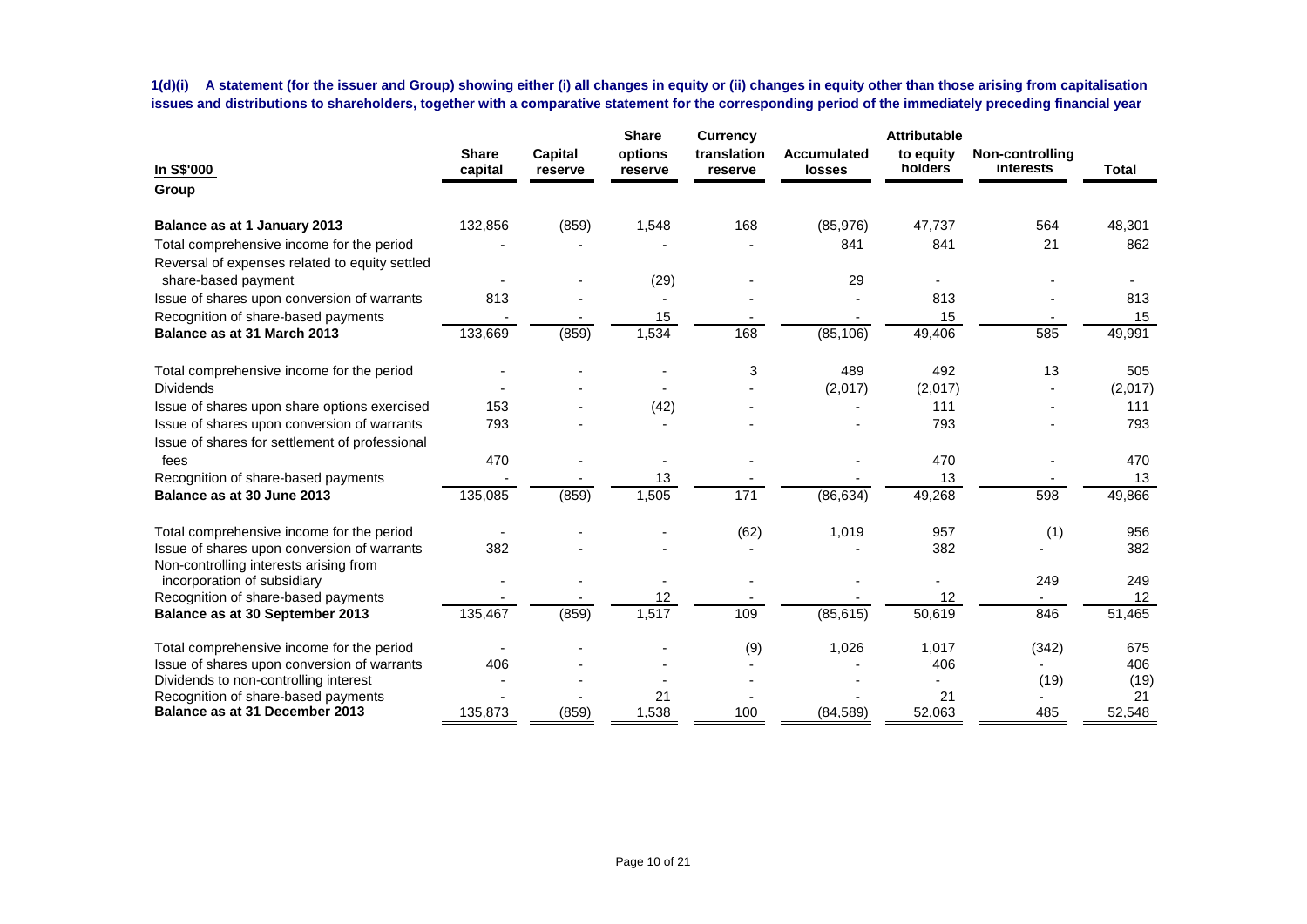|                                                                       |                         |                           | <b>Share</b>       | Currency               |                                     | <b>Attributable</b> |                              |              |
|-----------------------------------------------------------------------|-------------------------|---------------------------|--------------------|------------------------|-------------------------------------|---------------------|------------------------------|--------------|
| In S\$'000                                                            | <b>Share</b><br>capital | <b>Capital</b><br>reserve | options<br>reserve | translation<br>reserve | <b>Accumulated</b><br><b>losses</b> | to equity<br>the    | Non-controlling<br>interests | Total        |
| Group                                                                 |                         |                           |                    |                        |                                     |                     |                              |              |
| Balance as at 1 January 2012                                          | 122,117                 | (859)                     | 1,590              | 200                    | (89, 416)                           | 33,632              | 506                          | 34,138       |
| Total comprehensive income for the period                             |                         |                           |                    |                        | 1,529                               | 1,529               | 28                           | 1,557        |
| Issue of shares upon share options exercised                          | 99                      |                           | (27)               |                        |                                     | 72                  |                              | 72           |
| Issue of shares upon conversion of warrants                           | 1,142                   |                           |                    |                        |                                     | 1,142               |                              | 1,142        |
| Recognition of share-based payments                                   |                         |                           | 24                 |                        |                                     | 24                  |                              | 24           |
| Balance as at 31 March 2012                                           | 123,358                 | (859)                     | 1,587              | 200                    | (87, 887)                           | 36,399              | 534                          | 36,933       |
| Total comprehensive income for the period                             |                         |                           |                    |                        | 812                                 | 813                 | 10                           | 823          |
| <b>Dividends</b>                                                      |                         |                           |                    |                        | (2,076)                             | (2,076)             |                              | (2,076)      |
| Issue of shares upon share options exercised                          | 253                     |                           | (71)               |                        |                                     | 182                 |                              | 182          |
| Issue of shares upon conversion of warrants                           | 4,163                   |                           |                    |                        |                                     | 4,163               |                              | 4,163        |
| Recognition of share-based payments                                   |                         |                           | 9                  |                        |                                     | 9                   |                              | 9            |
| Balance as at 30 June 2012                                            | 127,774                 | (859)                     | 1,525              | 201                    | (89, 151)                           | 39,490              | 544                          | 40,034       |
| Total comprehensive income for the period                             |                         |                           |                    | $\overline{c}$         | 781                                 | 783                 | 18                           | 801          |
| Issue of shares upon conversion of warrants                           | 1,517                   |                           |                    |                        |                                     | 1,517               |                              | 1,517        |
| Recognition of share-based payments                                   |                         |                           | 11                 |                        |                                     | 11                  |                              | 11           |
| Balance as at 30 September 2012                                       | 129,291                 | (859)                     | 1,536              | 203                    | (88, 370)                           | 41,801              | 562                          | 42,363       |
| Total comprehensive income for the period                             |                         |                           |                    | (35)                   | 2,394                               | 2,359               | 51                           | 2,410        |
| Issue of shares upon conversion of warrants                           | 3,565                   |                           |                    |                        |                                     | 3,565               |                              | 3,565        |
| Dividends paid to non-controlling interest                            |                         |                           |                    |                        |                                     |                     | (49)                         | (49)         |
| Recognition of share-based payments<br>Balance as at 31 December 2012 | 132,856                 | (859)                     | 12<br>1,548        | 168                    | (85, 976)                           | 12<br>47,737        | 564                          | 12<br>48,301 |
|                                                                       |                         |                           |                    |                        |                                     |                     |                              |              |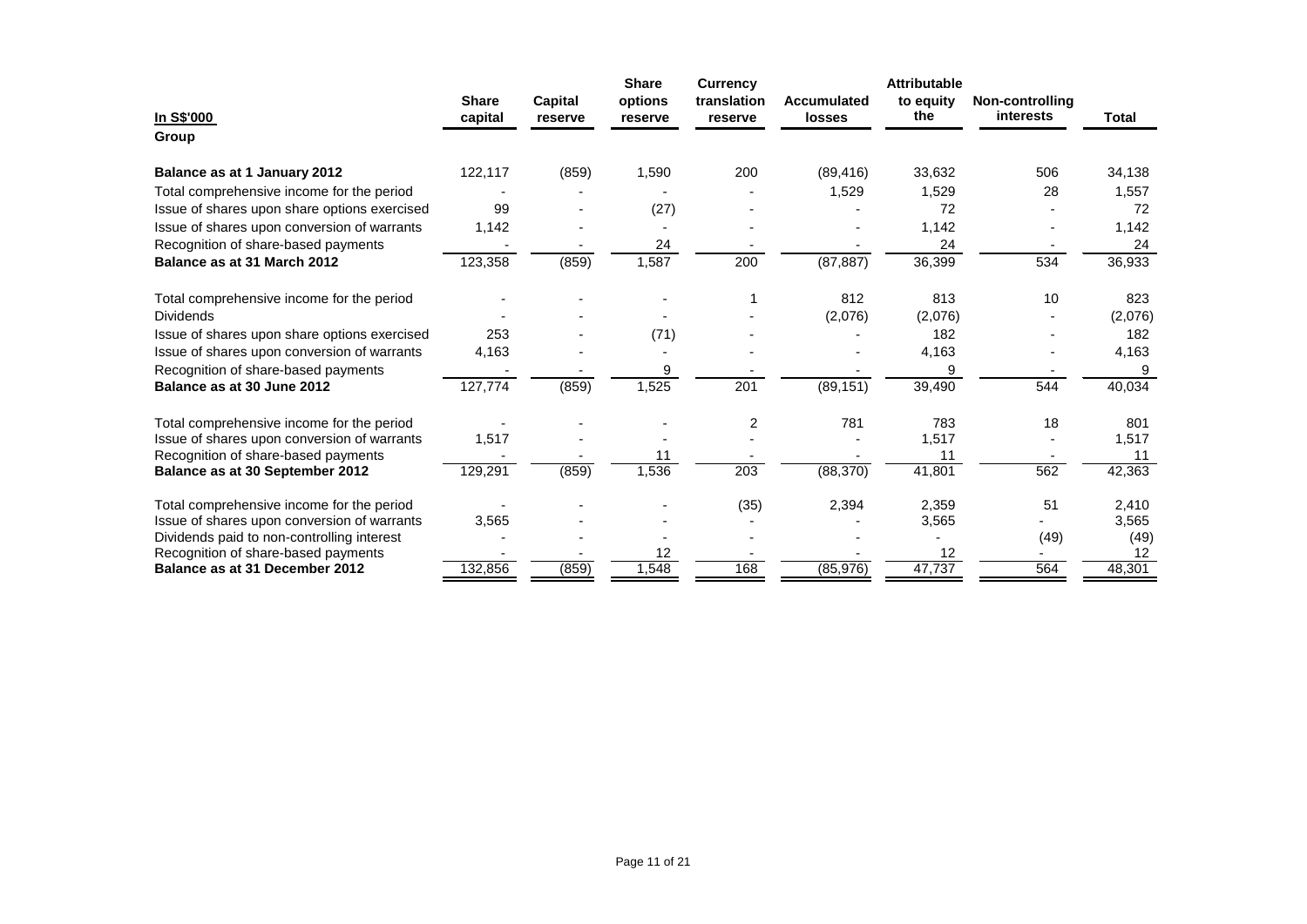|                                                |              |                | <b>Share</b> |               |              |
|------------------------------------------------|--------------|----------------|--------------|---------------|--------------|
|                                                | <b>Share</b> | <b>Capital</b> | options      | Accumulated   |              |
| In S\$'000                                     | capital      | reserve        | reserve      | <b>losses</b> | <b>Total</b> |
| Company                                        |              |                |              |               |              |
| Balance as at 1 January 2013                   | 132,856      | 22             | 1,548        | (94, 280)     | 40,146       |
| Total comprehensive income for the period      |              |                |              | (41)          | (41)         |
| Reversal of expenses related to equity settled |              |                |              |               |              |
| share-based payments                           |              |                | (29)         | 29            |              |
| Issue of shares upon conversion of warrants    | 813          |                |              |               | 813          |
| Recognition of share-based payments            |              |                | 15           |               | 15           |
| Balance as at 31 March 2013                    | 133,669      | 22             | 1,534        | (94, 292)     | 40,933       |
| Total comprehensive income for the period      |              |                |              | 2             | 2            |
| <b>Dividends</b>                               |              |                |              | (2,017)       | (2,017)      |
| Issue of shares upon share options exercised   | 153          |                | (42)         |               | 111          |
| Issue of shares upon conversion of warrants    | 793          |                |              |               | 793          |
| Issue of shares for settlement of professional |              |                |              |               |              |
| fees                                           | 470          |                |              |               | 470          |
| Recognition of share-based payments            |              |                | 13           |               | 13           |
| Balance as at 30 June 2013                     | 135,085      | 22             | 1,505        | (96, 307)     | 40,305       |
| Total comprehensive income for the period      |              |                |              | 6             | 6            |
| Issue of shares upon conversion of warrants    | 382          |                |              |               | 382          |
| Recognition of share-based payments            |              |                | 12           |               | 12           |
| Balance as at 30 September 2013                | 135,467      | 22             | 1,517        | (96, 301)     | 40,705       |
| Total comprehensive income for the period      |              |                |              | 1,107         | 1,107        |
| Issue of shares upon conversion of warrants    | 406          |                |              |               | 406          |
| Recognition of share-based payments            |              |                | 21           |               | 21           |
| Balance as at 31 December 2013                 | 135,873      | 22             | 1,538        | (95, 194)     | 42,239       |
|                                                |              |                |              |               |              |
| Balance as at 1 January 2012                   | 122,117      | 22             | 1,590        | (95, 472)     | 28,257       |
| Total comprehensive income for the period      |              |                |              | 364           | 364          |
| Issue of shares upon share options exercised   | 99           |                | (27)         |               | 72           |
| Issue of shares upon conversion of warrants    | 1,142        |                |              |               | 1,142        |
| Recognition of share-based payments            |              |                | 24           |               | 24           |
| Balance as at 31 March 2012                    | 123,358      | 22             | 1,587        | (95, 108)     | 29,859       |
| Total comprehensive income for the period      |              |                |              | 444           | 444          |
| <b>Dividends</b>                               |              |                |              | (2,076)       | (2,076)      |
| Issue of shares upon share options exercised   | 253          |                | (71)         |               | 182          |
| Issue of shares upon conversion of warrants    | 4,163        |                |              |               | 4,163        |
| Recognition of share-based payments            |              |                | 9            |               | 9            |
| Balance as at 30 June 2012                     | 127,774      | 22             | 1,525        | (96, 740)     | 32,581       |
| Total comprehensive income for the period      |              |                |              | 135           | 135          |
| Issue of shares upon conversion of warrants    | 1,517        |                |              |               | 1,517        |
| Recognition of share-based payments            |              |                | 11           |               | 11           |
| Balance as at 30 September 2012                | 129,291      | 22             | 1,536        | (96, 605)     | 34,244       |
| Total comprehensive income for the period      |              |                |              | 2,325         | 2,325        |
| Issue of shares upon conversion of warrants    | 3,565        |                |              |               | 3,565        |
| Recognition of share-based payments            |              |                | 12           |               | 12           |
| Balance as at 31 December 2012                 | 132,856      | 22             | 1,548        | (94, 280)     | 40,146       |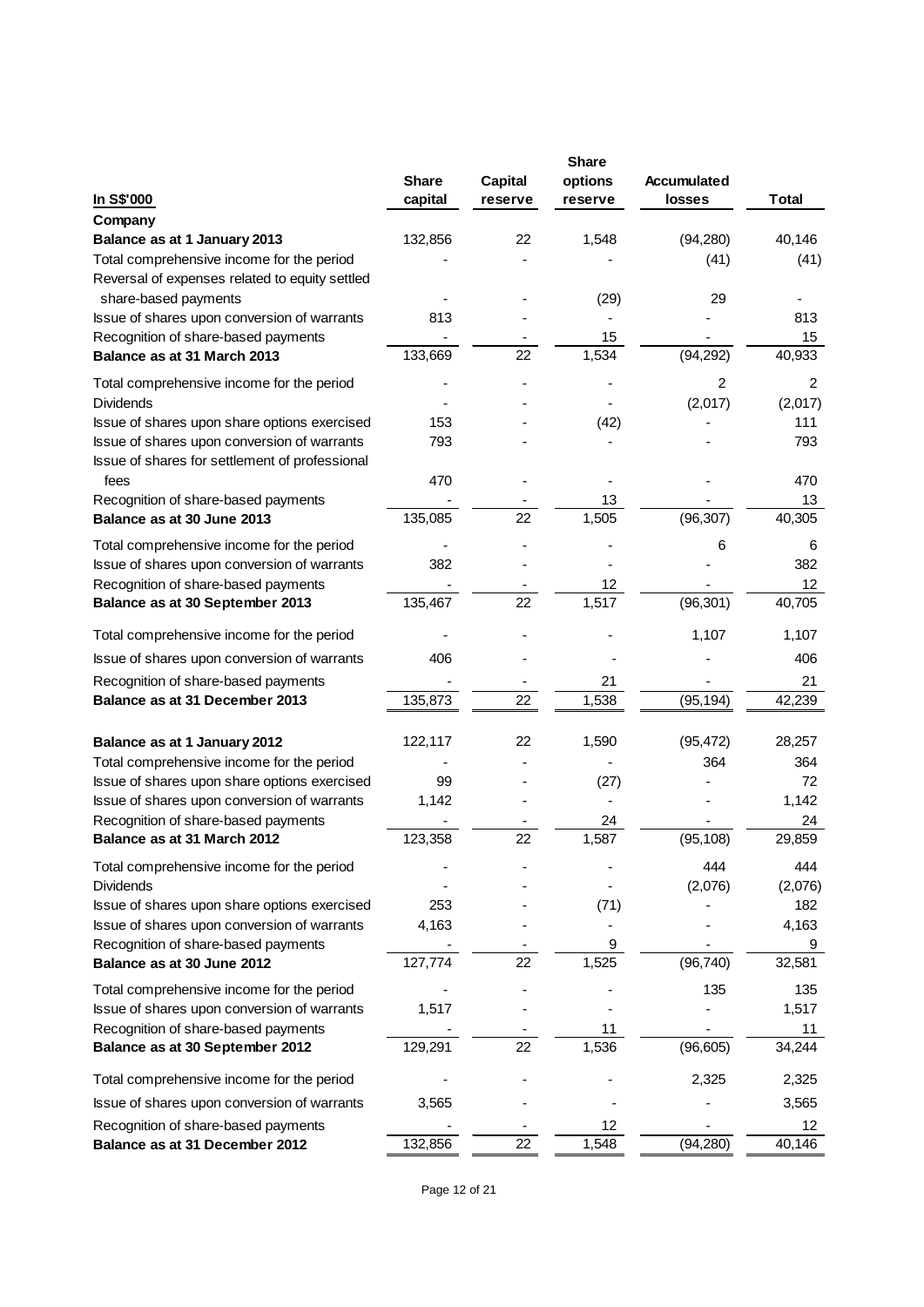**1(d)(ii) Details of any changes in the Company's share capital arising from rights issue, bonus issue, share buybacks, exercise of share options or warrants, conversion of other issues of equity securities, issue of shares for cash or as consideration for acquisition or for any other purpose since the end of the previous period reported on. State also the number of shares that may be issued on conversion of all the outstanding convertibles as at the end of the current financial period reported on and as at the end of the corresponding period of the immediately preceding financial year** 

#### **Issued share capital**

In 4Q-13, the Company issued an additional 81,104,000 new ordinary shares at \$0.005 per share through conversion of 81,104,000 warrants.

As a result, the Company's issued and paid-up capital increased to \$135,872,731 divided into 8,981,891,673 shares as at 31 December 2013.

In 4Q-12, the Company issued an additional 713,043,000 new ordinary shares at \$0.005 per share through conversion of 713,043,000 warrants.

### **Warrants**

At 31 December 2013, there were 3,761,784,195 (31 December 2012: 4,240,534,927) outstanding warrants. Each warrant carries the right to subscribe for one new share in the capital of the Company at an exercise price of \$0.005.

### **Share options**

The Company has a share option scheme known as mDR Limited Share Option Scheme 2003 which was approved by members of the Company at the Extraordinary General Meeting held on 13 January 2003. The Scheme expired on 12 January 2013. Upon expiration of the Scheme, no further share option can be granted but the provisions of the Scheme will remain in full force and effect in respect of any share options granted prior to the expiration but not exercised at the time of expiration.

At 31 December 2013, there were 53,832,133 (31 December 2012: 55,539,274) outstanding share options which would entitle the holders to subscribe for a total of 53,832,133 (31 December 2012: 55,539,274) ordinary shares.

The 53,832,133 share options outstanding at 31 December 2013 are approximately 0.60% of the share capital consisting of 8,981,891,673 issued shares at 31 December 2013.

### **1(d)(iii) To show the total number of issued shares excluding treasury shares as at the end of the current financial period and as at the end of the immediately preceding year.**

|                    |               | Number of ordinary shares |  |  |  |
|--------------------|---------------|---------------------------|--|--|--|
|                    | 31-Dec-13     | 31-Dec-12                 |  |  |  |
| Issued and paid up | 8.981.891.673 | 8.446.831.386             |  |  |  |

**1(d)(iv) A statement showing all sales, transfers, disposal, cancellation and/or use of treasury shares as at the end of the current financial period reported on.** 

Not applicable

#### **2. Whether the figures have been audited, or reviewed and in accordance with which standard**

The figures have not been audited or reviewed by the auditors of the Company.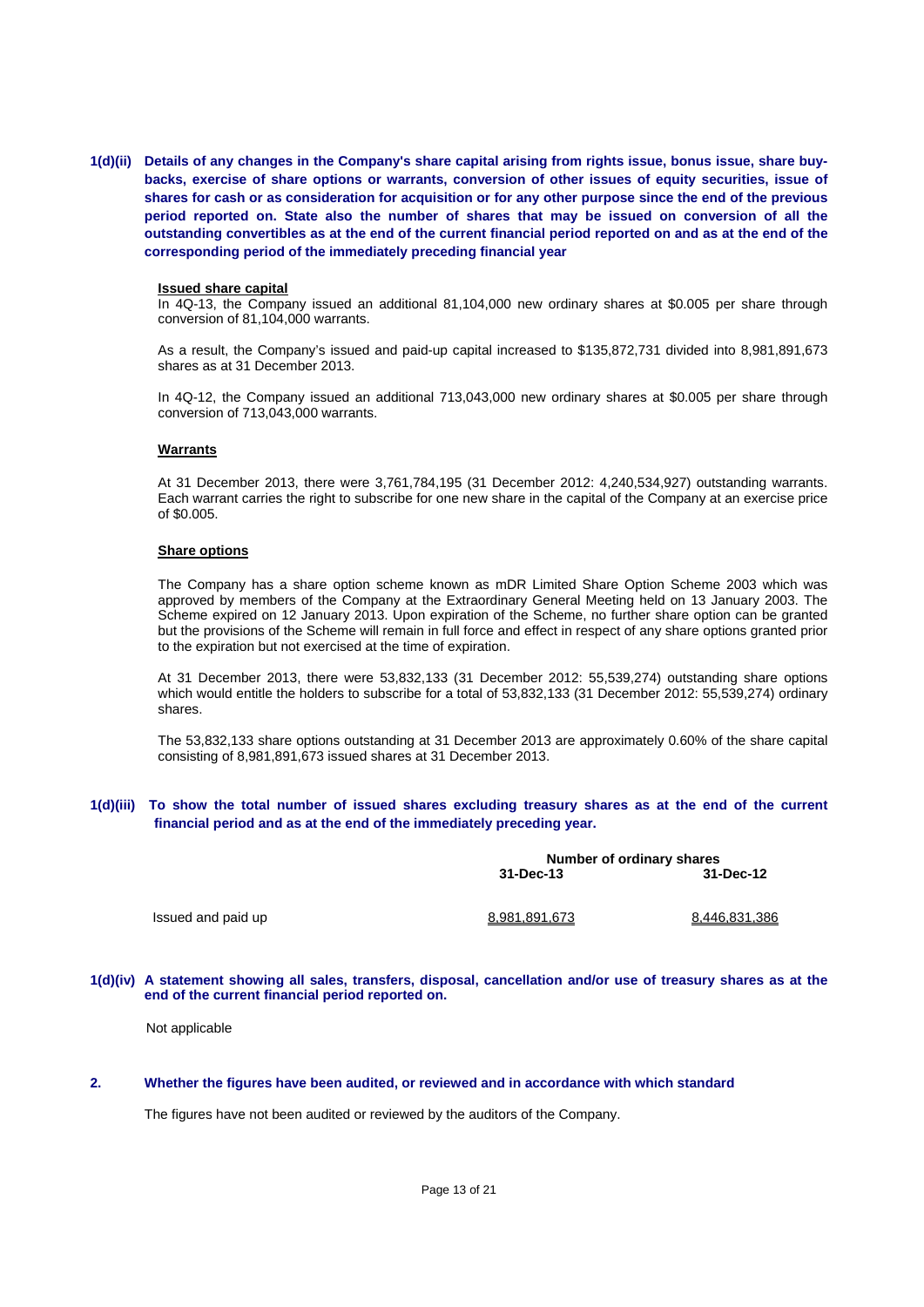# **3. Where the figures have been audited or reviewed, the auditors' report (including any qualifications or emphasis of matter)**

Not applicable

# **4. Whether the same accounting policies and methods of computation as in the issuer's most recently audited annual financial statements have been applied**

The same accounting policies and methods of computation adopted in the most recently audited annual financial statements have been applied except that:

- on 1 January 2013, the Group adopted the new or amended Financial Reporting Standards ("FRS") and Interpretations to FRS ("INT FRS") that are mandatory for application for the financial year; and
- the Group has early adopted the new standards, FRS 110 *Consolidated Financial Statements* , FRS 111 *Joint Arrangements* and FRS 112 *Disclosure of Interests in Other Entities* ; together with the consequential amendments to other FRSs, FRS 27 (revised 2011) *Separate Financial Statements* and FRS 28 (revised 2011) *Investments in Associates and Joint Ventures* .

Changes arising from the adoption of these new or amended FRS and INT FRS are disclosed in item 5..

# **5. If there are any changes in the accounting policies and methods of computation, including any required by an accounting standard, what has changed, as well as the reasons for, and the effect of, the change**

The adoption of the new or amended FRS and INT FRS as disclosed in item 4 did not result in substantial changes to the accounting policies of the Group and the Company and had no material effect on the amounts reported for the current or prior financial periods except for the following:

*FRS 110 Consolidated Financial Statements and FRS 27 Separate Financial Statements* replaces the control assessment criteria and consolidation requirements currently in FRS 27 and INT FRS 12 Consolidation - Special Purpose Entities.

FRS 110 defines the principle of control and establishes control as the basis for determining which entities are consolidated in the consolidated financial statements. It also provides more extensive application guidance on assessing control based on voting rights or other contractual rights. Under FRS 110, control assessment will be based on whether an investor has (i) power over the investee; (ii) exposure, or rights, to variable returns from its involvement with the investee; and (iii) the ability to use its power over the investee to affect the amount of the returns. FRS 27 remains as a standard applicable only to separate financial statements.

On adoption of FRS 110, GMS Myanmar and GMS Singapore, which are newly incorporated during the year, have been treated as the Group's subsidiaries even though the Group's equity interest in these entities are Nil%.

The early adoption of FRS 110 has no impact to the results of the Group and the Company for the comparative period.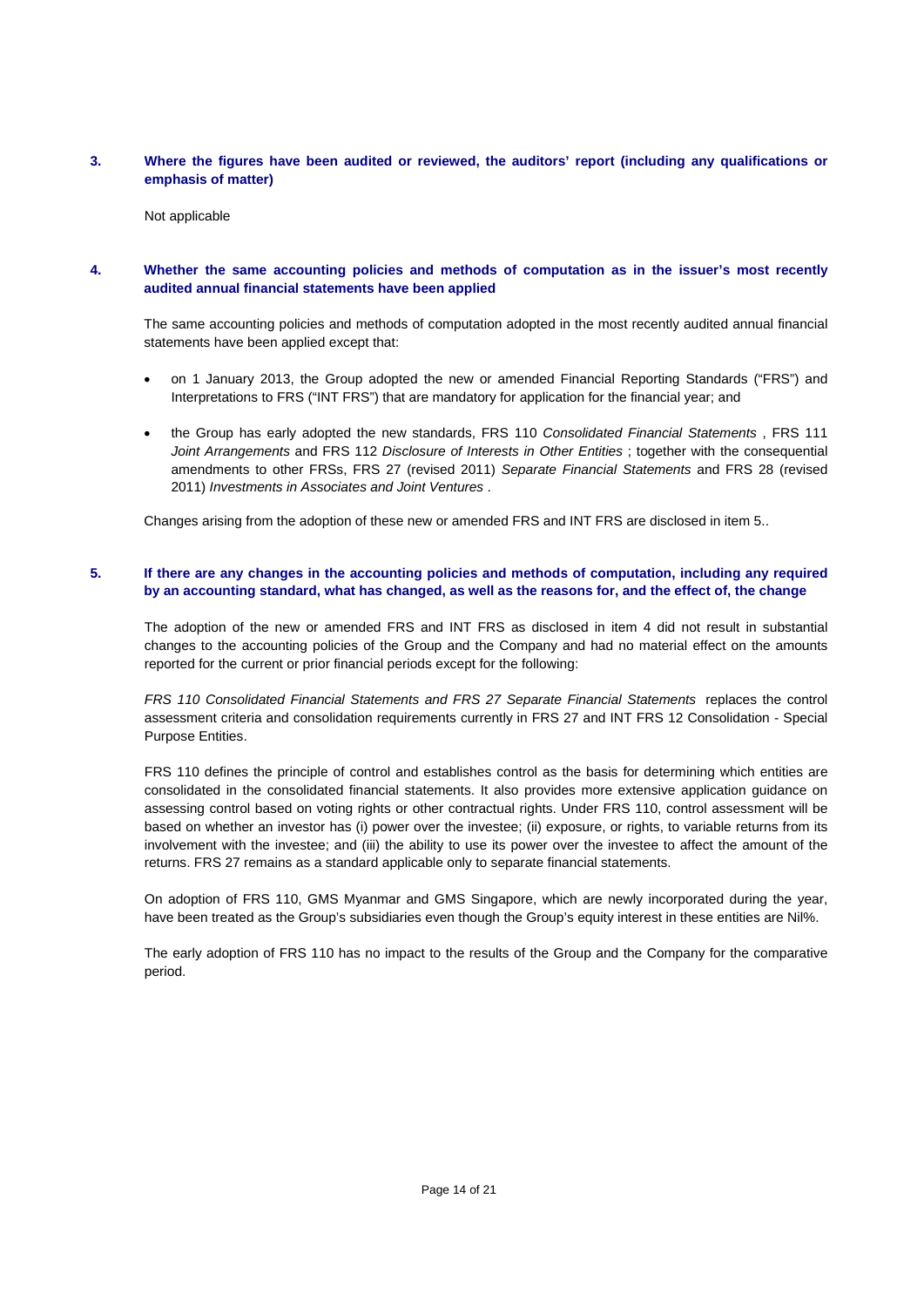# **6. Earnings per ordinary share of the Group for the current period reported on and the corresponding period of the immediately preceding financial year, after deducting any provision for preference dividends**

| Earnings per ordinary share<br>(based on consolidated net profit<br>attributable to equity holders of the<br>Company) | 4Q-13<br>cents | 4Q-12<br>cents | <b>YTD-13</b><br>cents | <b>YTD-12</b><br>cents |
|-----------------------------------------------------------------------------------------------------------------------|----------------|----------------|------------------------|------------------------|
| - Basic                                                                                                               | 0.012          | 0.033          | 0.038                  | 0.075                  |
| - Fully diluted                                                                                                       | 0.009          | 0.023          | 0.029                  | 0.053                  |

Basic earnings per ordinary share is computed based on the weighted average number of shares in issue during the period of 8,782,494,735 (4Q-12: 7,306,161,886).

Fully diluted earnings per ordinary share is computed based on the weighted average number of shares during the period adjusted for the effect of all potential dilutive ordinary shares of 11,565,948,806 (4Q-12: 10,403,265,590).

# **7. Net asset value (for the issuer and Group) per ordinary share based on issued share capital of the issuer at the end of the (a) current period reported on and (b) immediately preceding financial year**

|                                      |                           | Group                     |                           | Company                   |  |  |
|--------------------------------------|---------------------------|---------------------------|---------------------------|---------------------------|--|--|
|                                      | 31-Dec-13<br><b>Cents</b> | 31-Dec-12<br><b>Cents</b> | 31-Dec-13<br><b>Cents</b> | 31-Dec-12<br><b>Cents</b> |  |  |
| Net Asset Value ("NAV") per<br>share | 0.58                      | 0.57                      | 0.47                      | 0.48                      |  |  |

The NAV per share as at 31 December 2013 is calculated based on 8,981,891,673 (31 December 2012: 8,446,831,386) ordinary shares.

# **8. A review of the performance of the Group, to the extent necessary for a reasonable understanding of the Group's business. The review must discuss any significant factors that affected the turnover, costs, and earnings of the Group for the current financial period reported on, including (where applicable) seasonal or cyclical factors. It must also discuss any material factors that affected the cash flow, working capital, assets or liabilities of the Group during the current financial period reported on**

#### **Revenue and profit after income tax**

The Group's revenue quarter-on-quarter increased by 10% from \$95.2 million to \$104.5 million, with a 9% increase year-on-year from \$319.7 million to \$348.2 million. The increase in revenue was mainly due to higher contributions from its prepaid-cards business and consolidation of the DPAS division. For year-to-date revenue, the increase was mainly due to higher revenue contribution from its AMS business, retail and prepaid-cards businesses, and contribution from new subsidiary DPAS of S\$4.4 million for 6 months.

Quarter on quarter gross margin declined due to intense competition in the mobile distribution and retail business. Year on year gross margin remained unchanged, assisted by the high-margin DPAS operations.

The Group's net profits decreased from \$2.4 million to \$0.7 million quarter-on-quarter mainly due to a higher level of stock provision being made, from \$0.2 million to \$1.8 million, arising from certain slow moving handset models.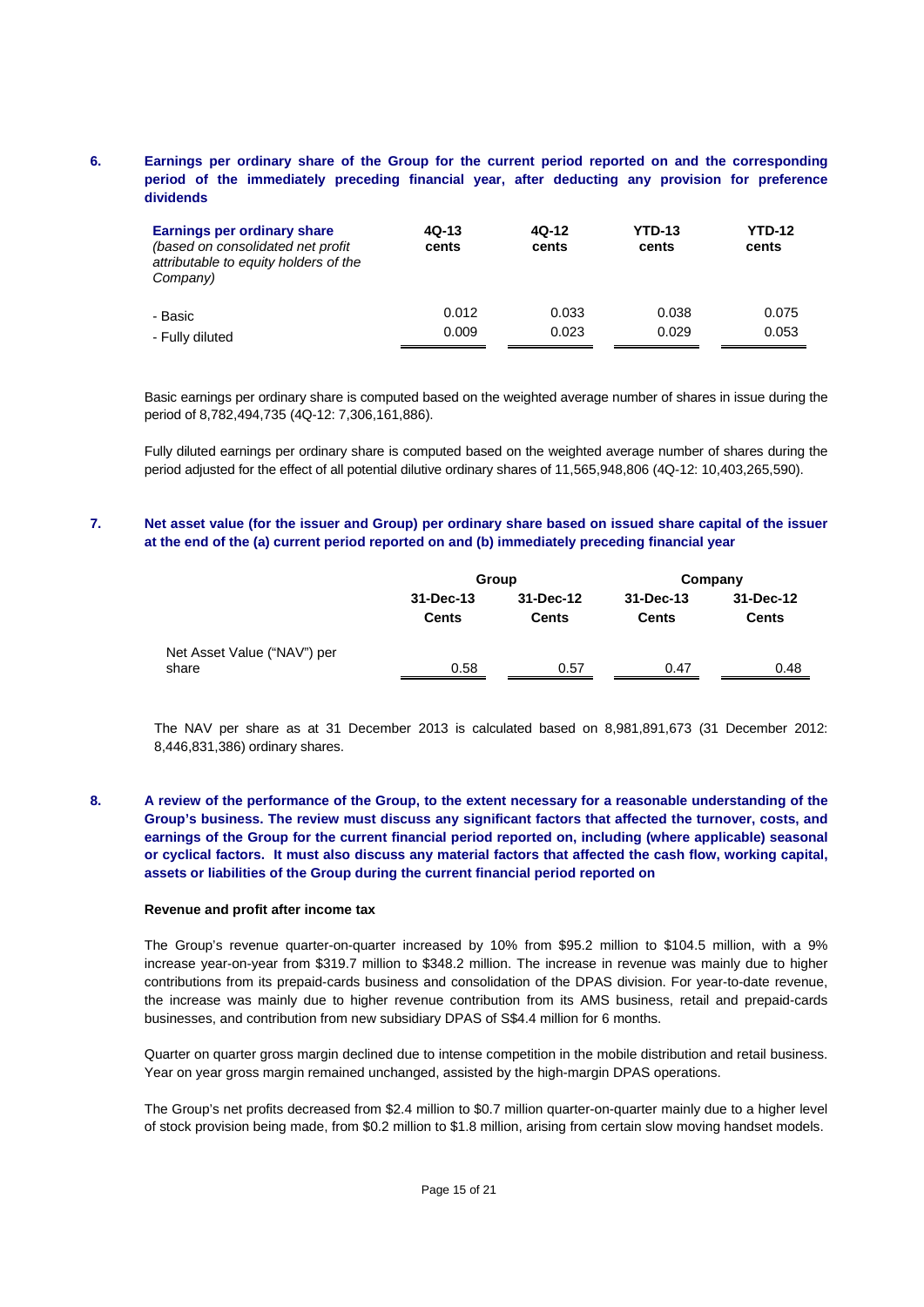Due to higher stock provision and higher operating expenses such as manpower costs, net profits for the Group declined by 45% from \$5.6 million to \$3.1 million year-on-year.

### **Cash flows**

As at 31 December 2013, the Group's working capital decreased by \$2.7 million to \$41.1 million, compared to \$43.8 million as at 31 December 2012, mainly due to cash payments made towards the acquisition of Pixio, and the customers list from Quanli (Hong Kong).

### **9. Where a forecast, or a prospect statement, has been previously disclosed to shareholders, any variance between it and the actual results**

Not applicable

# **10. A commentary at the date of the announcement of the competitive conditions of the industry in which the Group operates and any known factors or events that may affect the Group in the next reporting period and the next 12 months**

The Group's DMS business continues to face margin pressures in the highly competitive mobile retail and distribution industry. Selective cost management initiatives to help improve DMS' overall profit margins will be a key consideration for the new financial year.

Pixio has made a promising start in the Group. Efforts are being made to broaden its product and customer mix, which are expected to improve margins.

The Group's Myanmar operations as anticipated is slow. The two foreign telecommunication operators Ooredoo and Telenor have signed a nationwide telecommunication licence agreement with the Myanmar Government on 30 January 2014, and the rollout of mobile communication services across Myanmar is expected to start in early 2015, after which prospects for our Myanmar operations are expected to improve.

#### **11. A breakdown of sales as follows:-**

| In S\$'000                                                                         | <b>FY2013</b> | <b>FY2012</b> | Inc/(Dec) |
|------------------------------------------------------------------------------------|---------------|---------------|-----------|
| Sales reported for first half year<br>Operating profit after tax before deducting  | 160.828       | 143.564       | 12%       |
| non-controlling interests reported for first half year                             | 1.364         | 2.379         | -43%      |
| Sales reported for second half year<br>Operating profit after tax before deducting | 187.375       | 176.120       | 6%        |
| non-controlling interests reported for second half year                            | 1.707         | 3.244         | -47%      |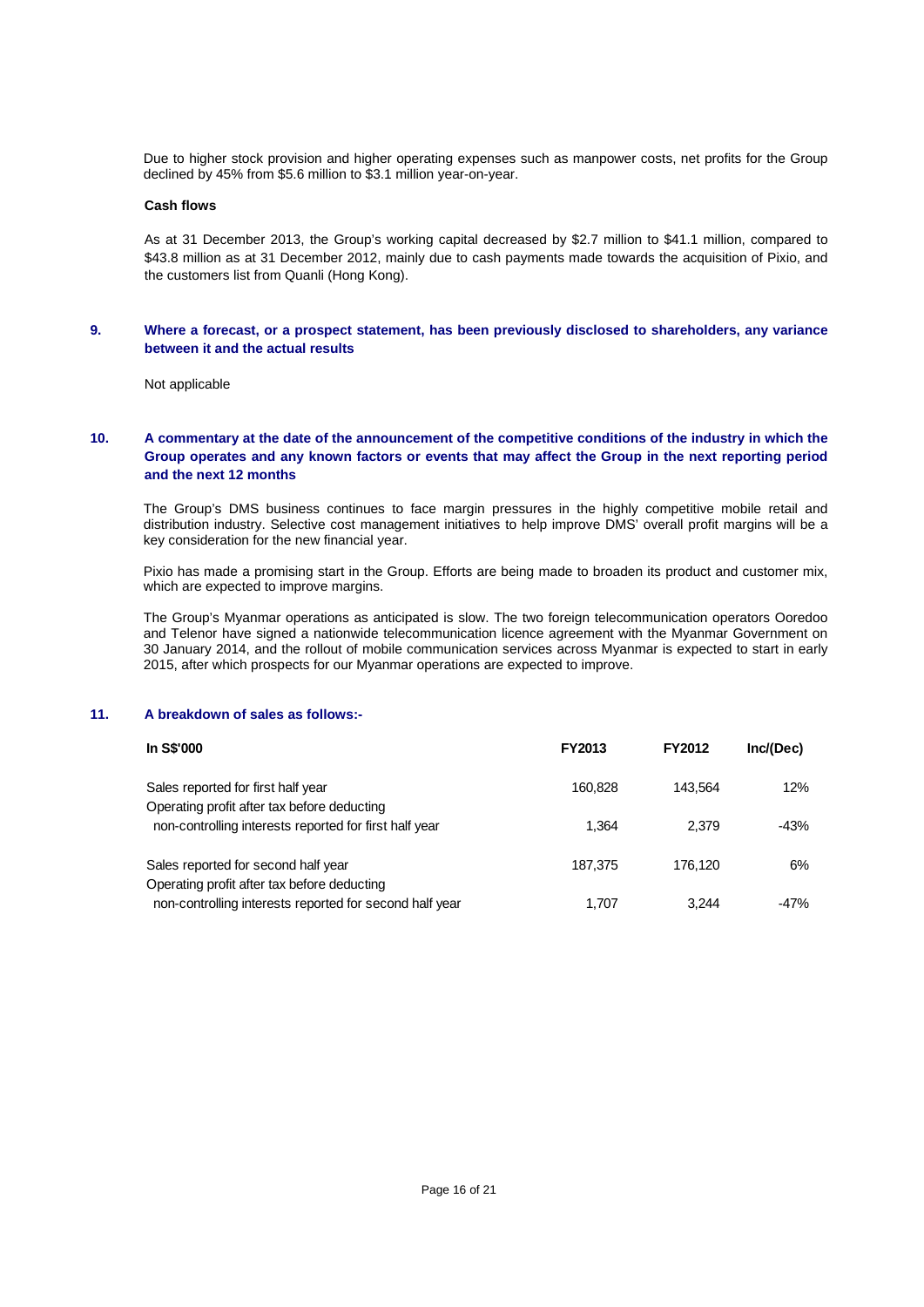### **12. Dividend**

#### *(a) Current Financial Period Reported On*

Any dividend declared for the current financial period reported on?

Yes (Proposed, see note (c) )

| Name of Dividend   | <b>First and Final</b>    |
|--------------------|---------------------------|
| Dividend Type      | Cash                      |
| Dividend per share | See note below            |
| Dividend Amount    | \$1 million (approximate) |
| Tax rate           | Tax exempt (One-Tier tax) |

Issued shares as at 27 February 2014 is 8,990,982,582. On the basis that no warrants are converted and no employee share options are exercised prior to Book Closure Date, the dividend per share will be 0.011 cents. However, if all outstanding warrants of 3,761,784,195 and employee share options of 15,581,000 are converted and exercised respectively, before Book Closure Date, the dividend per share will be reduced to approximately 0.007 cents.

#### *(b) Corresponding Period of the Immediately Preceding Financial Year*

Any dividend declared for the corresponding period of the immediately preceding financial year?

Yes

| Name of Dividend   | <b>First and Final</b>    |
|--------------------|---------------------------|
| Dividend Type      | Cash                      |
| Dividend per share | \$0.00023 per share       |
| Dividend Amount    | \$2,017,000               |
| Tax rate           | Tax exempt (One-Tier tax) |

### *(c) Date payable*

Subject to shareholders' approval at the Annual General Meeting proposed to be held on 30 April 2014, the proposed first and final dividend will be paid on 22 May 2014.

#### *(d) Books closure date*

The Share Transfer Books and Register of Members of the Company will be closed from 8 May 2014 after 5.00 p.m. to 9 May 2014 for the preparation of determining shareholders' entitlements to the first and final (tax exempt one-tier) dividends. For Proposed Dividend on a per share basis, please refer to note 12 (a).

Duly completed registration transfers received by the Company's Share Registrar, Boardroom Corporate & Advisory Services Pte Ltd, 50 Raffles Place, Singapore Land Tower #32-01 Singapore 048623 up to 5.00 p.m. on 8 May 2014 will be registered to determine shareholders' entitlements to the Proposed Dividend. Members whose Securities Accounts with The Central Depository (Pte) Limited are credited with shares at 5.00 p.m. on 8 May 2014 will be entitled to the abovementioned Proposed Dividend.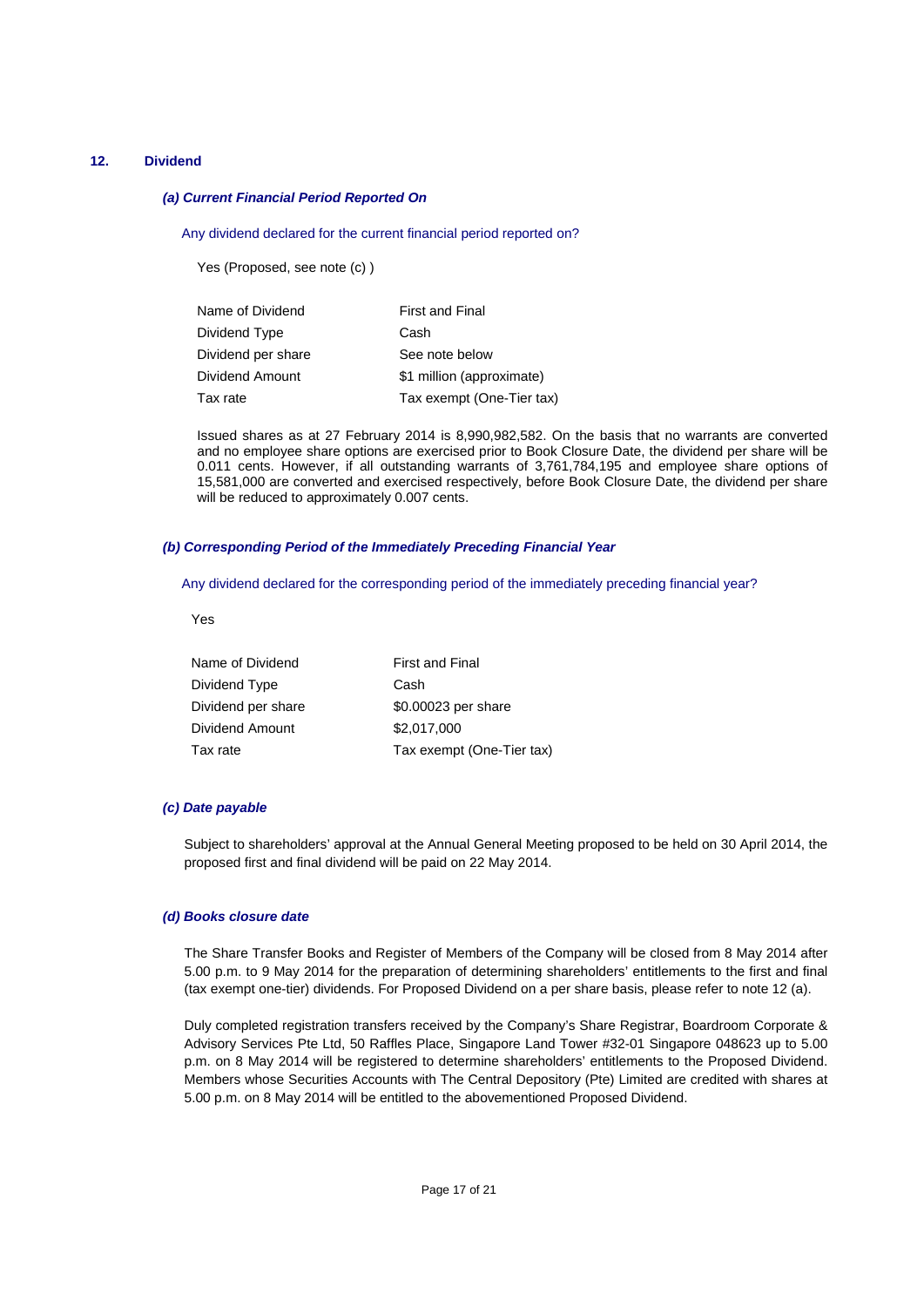## **13. If no dividend has been declared/recommended, a statement to that effect**

Not applicable

### **14. Segment revenue and results for business or geographical segments (of the group) in the form presented in the issuer's most recently audited annual financial statements, with comparative information for the immediately preceding year.**

For management purposes, the Group is organised in three business segments, After-Market Services ("AMS"), Distribution Management Solutions ("DMS") and Digital Inkjet Printing for Out Of Home (OOH) Advertising Solutions (DPAS).

 AMS provides after market repair services for telecommunication devices and consumer electronic products; DMS is a distributor and retailer of telecommunication devices and mobile related services and DPAS provides digital inkjet printing for point-of-sale and out of home advertisements. The segments are the basis which the Group reports information to the Group's chief operating decision maker for the purposes of resource allocation and assessment of the segment information.

### **(a) Business Segments**

**FY2013** 

| 1 1 Z U I J<br>\$'000                                                                                                           | <b>AMS</b> | <b>DMS</b>     | <b>DPAS</b> | <b>Unallocated</b> | Total                               |
|---------------------------------------------------------------------------------------------------------------------------------|------------|----------------|-------------|--------------------|-------------------------------------|
| <b>Segment revenue</b><br>External<br>Inter-segment                                                                             | 35,961     | 307,851        | 4,391       |                    | 348,203                             |
|                                                                                                                                 | 35,961     | 307,851        | 4,391       |                    | 348,203                             |
| <b>Segment result</b><br>Rental income<br>Net foreign exchange gain<br>Loss on disposal of plant and equipment<br>Finance costs | (1,766)    | 3,192<br>763   | 1,264       |                    | 2,690<br>763<br>36<br>(12)<br>(132) |
| Profit before income tax<br>Income tax expense<br>Net profit for the year                                                       |            |                |             |                    | 3,345<br>(274)<br>3,071             |
| <b>Segment assets</b>                                                                                                           | 10,792     | 69,350         | 9,557       |                    | 89,699                              |
| <b>Segment liabilities</b>                                                                                                      | (6,934)    | (26, 887)      | (2, 242)    | (1,088)            | (37, 151)                           |
| <b>Other segment information</b><br>Capital expenditure<br>Amortisation and depreciation                                        | 173<br>275 | 1,460<br>1,173 | 712<br>249  |                    | 2,345<br>1,697                      |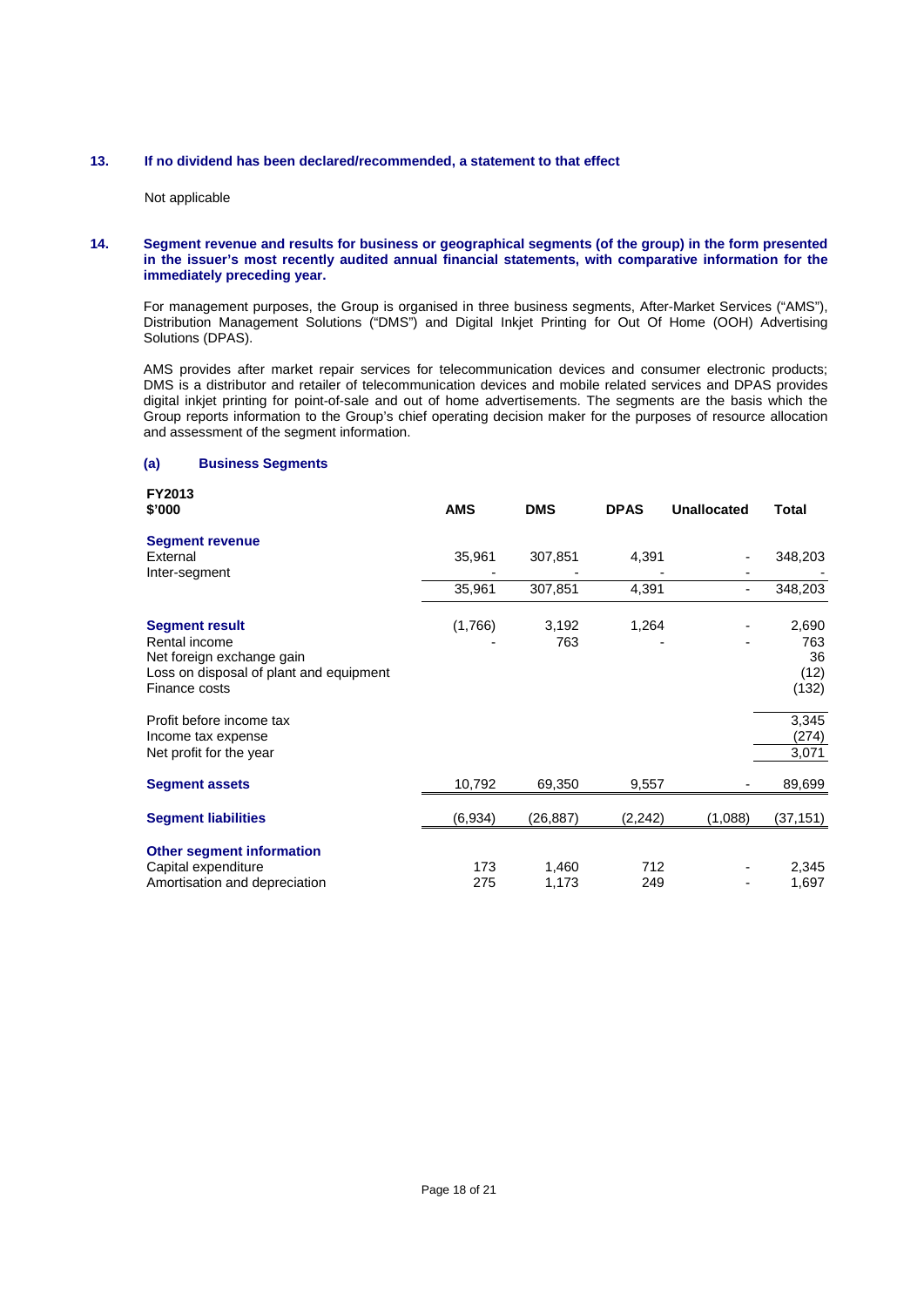| <b>FY2012</b><br>\$'000                                                                                                                      | <b>AMS</b> | <b>DMS</b> | <b>DPAS</b> | <b>Unallocated</b> | Total                             |
|----------------------------------------------------------------------------------------------------------------------------------------------|------------|------------|-------------|--------------------|-----------------------------------|
| <b>Segment revenue</b><br>External                                                                                                           | 28,144     | 291,540    |             |                    | 319,684                           |
| Inter-segment                                                                                                                                | 28,144     | 291,540    |             |                    | 319,684                           |
| <b>Segment result</b>                                                                                                                        | (849)      | 6,134      |             |                    | 5,285                             |
| Rental income<br>Gain from disposal of a subsidiary<br>Net foreign exchange loss<br>Gain on disposal of plant and equipment<br>Finance costs | 94         | 1,080      |             |                    | 1,080<br>94<br>(45)<br>23<br>(36) |
| Profit before income tax<br>Income tax expense<br>Net profit for the year                                                                    |            |            |             |                    | 6,401<br>(778)<br>5,623           |
| <b>Segment assets</b>                                                                                                                        | 18,564     | 56,000     |             |                    | 74,564                            |
| <b>Segment liabilities</b>                                                                                                                   | (6, 385)   | (18, 170)  |             | (1,708)            | (26, 263)                         |
| <b>Other segment information</b><br>Capital expenditure<br>Depreciation                                                                      | 391<br>185 | 804<br>931 |             |                    | 1,195<br>1,116                    |

# **(b) Geographical segment**

# **Segment revenue**

| <b>OCYMICIAL ICACITAC</b> |                         | Revenue from external<br>customers |  |
|---------------------------|-------------------------|------------------------------------|--|
|                           | <b>FY2013</b><br>\$'000 | <b>FY2012</b><br>\$'000            |  |
| Singapore                 | 343,664                 | 318,432                            |  |
| Malaysia                  | 4,391                   | 1,252                              |  |
| Myanmar                   | 148                     | $\overline{\phantom{0}}$           |  |
|                           | 348,203                 | 319,684                            |  |

# **Segment Non-current assets**

|           |                  | <b>Non-current assets</b> |  |
|-----------|------------------|---------------------------|--|
|           | FY2013<br>\$'000 | <b>FY2012</b><br>\$'000   |  |
| Singapore | 8,232            | 5,191                     |  |
| Malaysia  | 4,526            | 2                         |  |
| Myanmar   | 103              | $\overline{\phantom{0}}$  |  |
| Total     | 12,861           | 5,193                     |  |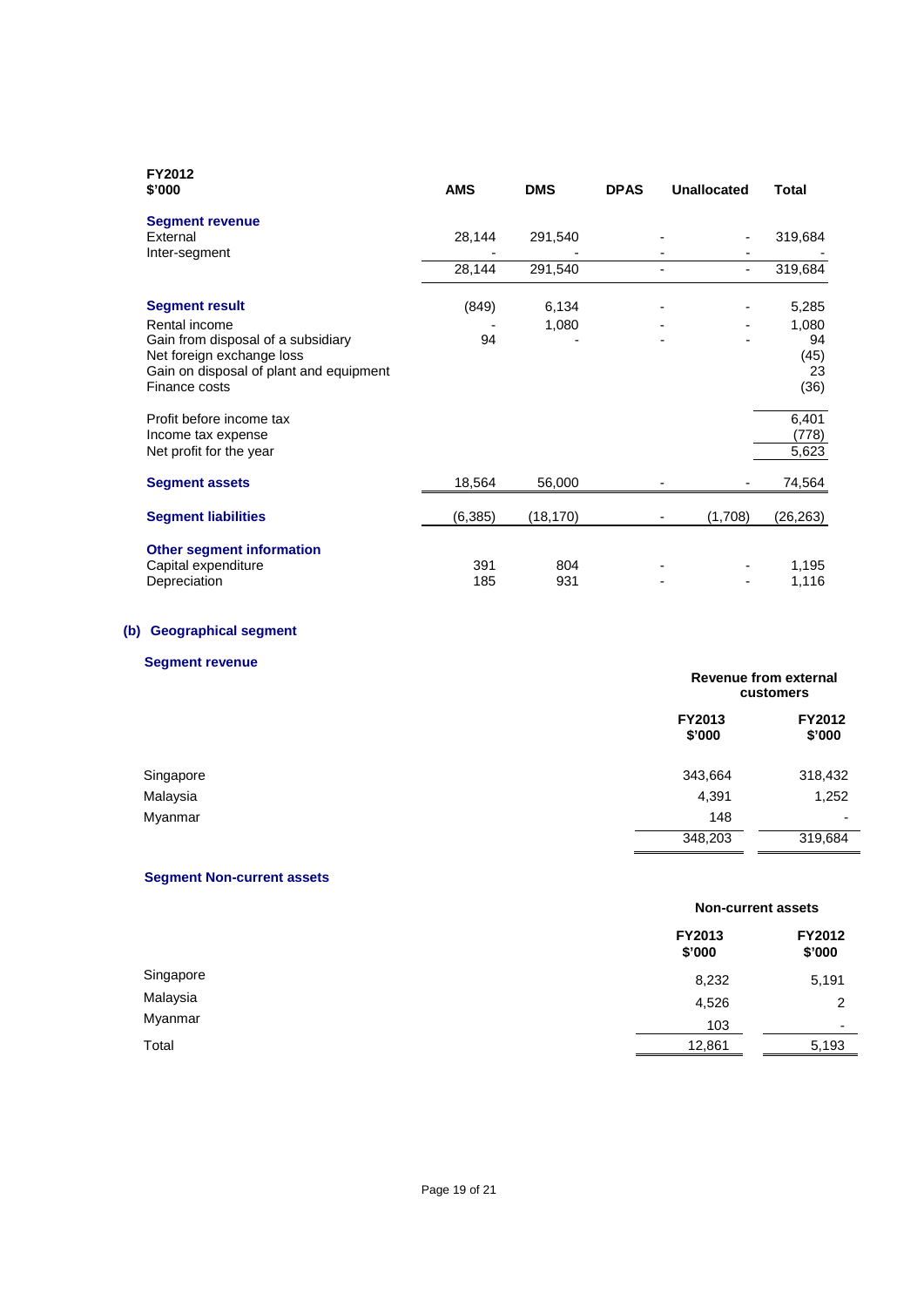# **15. Interested Person Transactions**

| Name of interested person                                                            | Aggregate value of all<br>interested person transactions<br>during the financial year under<br>review (excluding transactions<br>less than \$100,000 and<br>transactions conducted under<br>shareholders' mandate<br>pursuant to Rule 920 of the<br><b>SGX Listing Manual)</b> | Aggregate value of all<br>interested person transactions<br>conducted under shareholders'<br>mandate pursuant to Rule 920<br>of the SGX Listing Manual<br>(excluding transactions less<br>than \$100,000) |  |
|--------------------------------------------------------------------------------------|--------------------------------------------------------------------------------------------------------------------------------------------------------------------------------------------------------------------------------------------------------------------------------|-----------------------------------------------------------------------------------------------------------------------------------------------------------------------------------------------------------|--|
|                                                                                      | \$'000                                                                                                                                                                                                                                                                         | \$'000                                                                                                                                                                                                    |  |
| Pacific Organisation Pte Ltd<br><b>Rental expenses</b>                               | 435                                                                                                                                                                                                                                                                            |                                                                                                                                                                                                           |  |
| Mr Tham Khai Wor<br>Introducer fee for Pixio<br><b>Advisory fee</b><br><b>Others</b> | 97<br>48<br>16                                                                                                                                                                                                                                                                 |                                                                                                                                                                                                           |  |
| Total                                                                                | 596                                                                                                                                                                                                                                                                            |                                                                                                                                                                                                           |  |

# **16. Use of proceeds**

 The following sets out the status of the use of proceeds from the conversion of warrants pursuant to the renounceable non-underwritten rights cum warrants issue undertaken by the Company in 2011.

|                                                                                                                                         | S\$'000        |
|-----------------------------------------------------------------------------------------------------------------------------------------|----------------|
| Balance of proceeds as at 1 September 2013                                                                                              | 3.320          |
| Proceeds received for the period<br>Utilisation towards general working capital<br>- third party payments, including suppliers invoices | 406<br>(3,000) |
| Balance of proceeds as at 31 December 2013                                                                                              | 726            |

The use of proceeds is in accordance with the intended use of the net proceeds as described in the Offer Information Statement dated 1 September 2011.